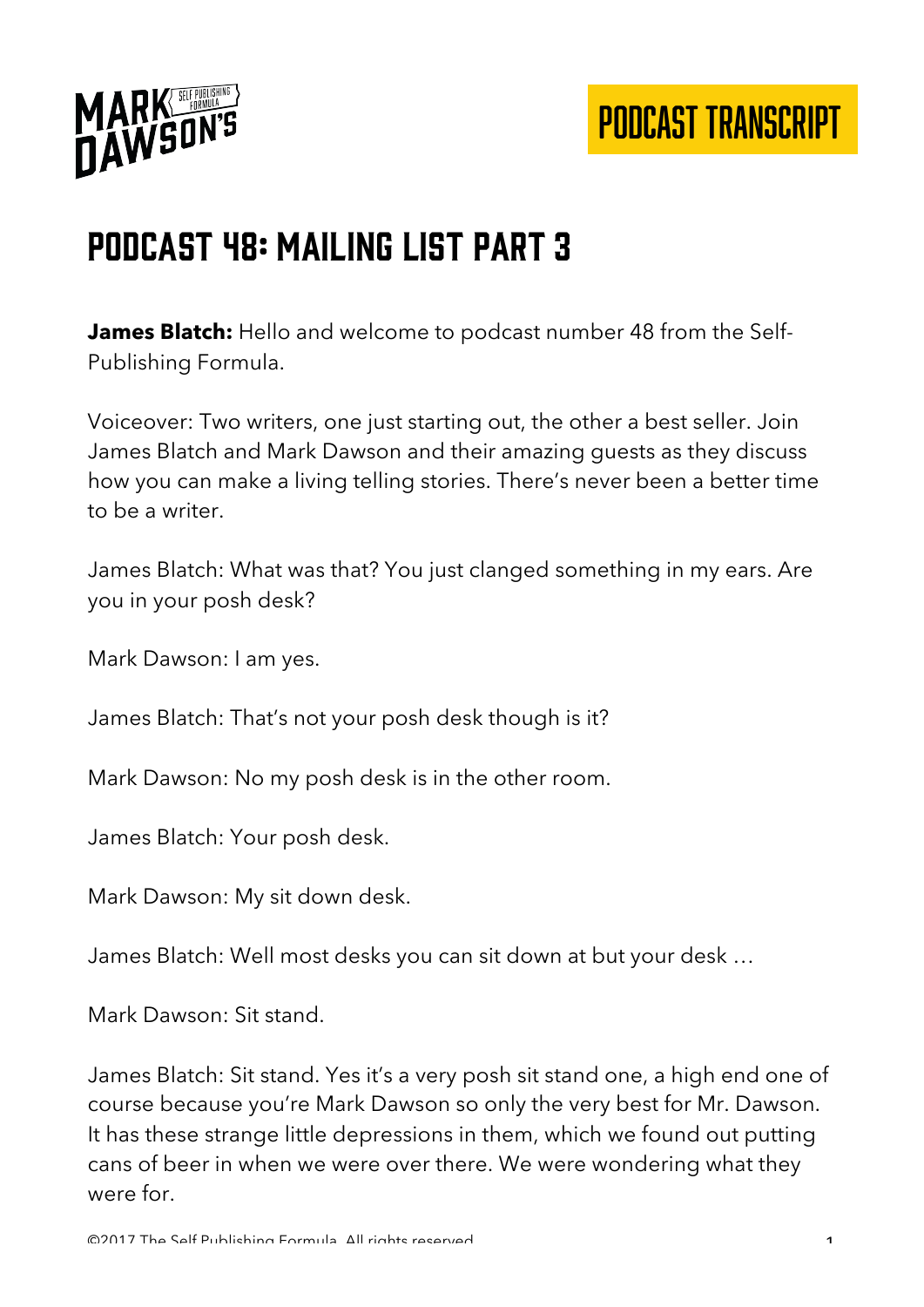

Mark Dawson: Exactly. Beer holders.

James Blatch: Beer holders. No it's a very nice desk and I'm getting closer to my garden office. I've narrowed down the company that I'm probably going to go with and I'm going to go and have a look at one or two of those that are already up to make a final decision. That I'm hoping is all going to happen in the next couple of months. I can not wait to move out of this office. Can't wait to have my own space and I think my family can't wait for me to have my own space.

Mark Dawson: By garden office, you do mean a shed don't you?

James Blatch: Well it's a posh shed. I'll show you a picture of it. In fact, if you're watching the YouTube version of this I'm going to put a picture of it up now so you can have a look at the sort of thing that I'm looking at. It looks really nice and I think, I mean I do work … As I say, we talked out brain fm the other week and I've got a really good routine with that. It really helps me get into the zone wherever I am. It could be in a café or here in this mess that I'm in here in this room, but I think having that separate area, for me I'm quite excited about it. Having that space and just walking between the house and getting into there and getting on with it.

Anyway, so we talked about working from home quite a lot because it's an issue for most authors, probably all the authors listening to this podcast, whether you have a 9:00 to 5:00 job or you've made the break and you're doing this full-time. Where you write and how you write is something that just occupies doesn't it so we do talk about it from time to time and we will, I keep talking about this productivity episode we're going to do. It's going to change everyone's lives. It is coming. It is coming. We've got a really exciting line up, some really good ideas for podcasts in 2017, I've been working this week on video.

I get e-mails from people quite often asking me to recommend particular cameras or set-ups for doing live video, not least from Mr. Dawson who's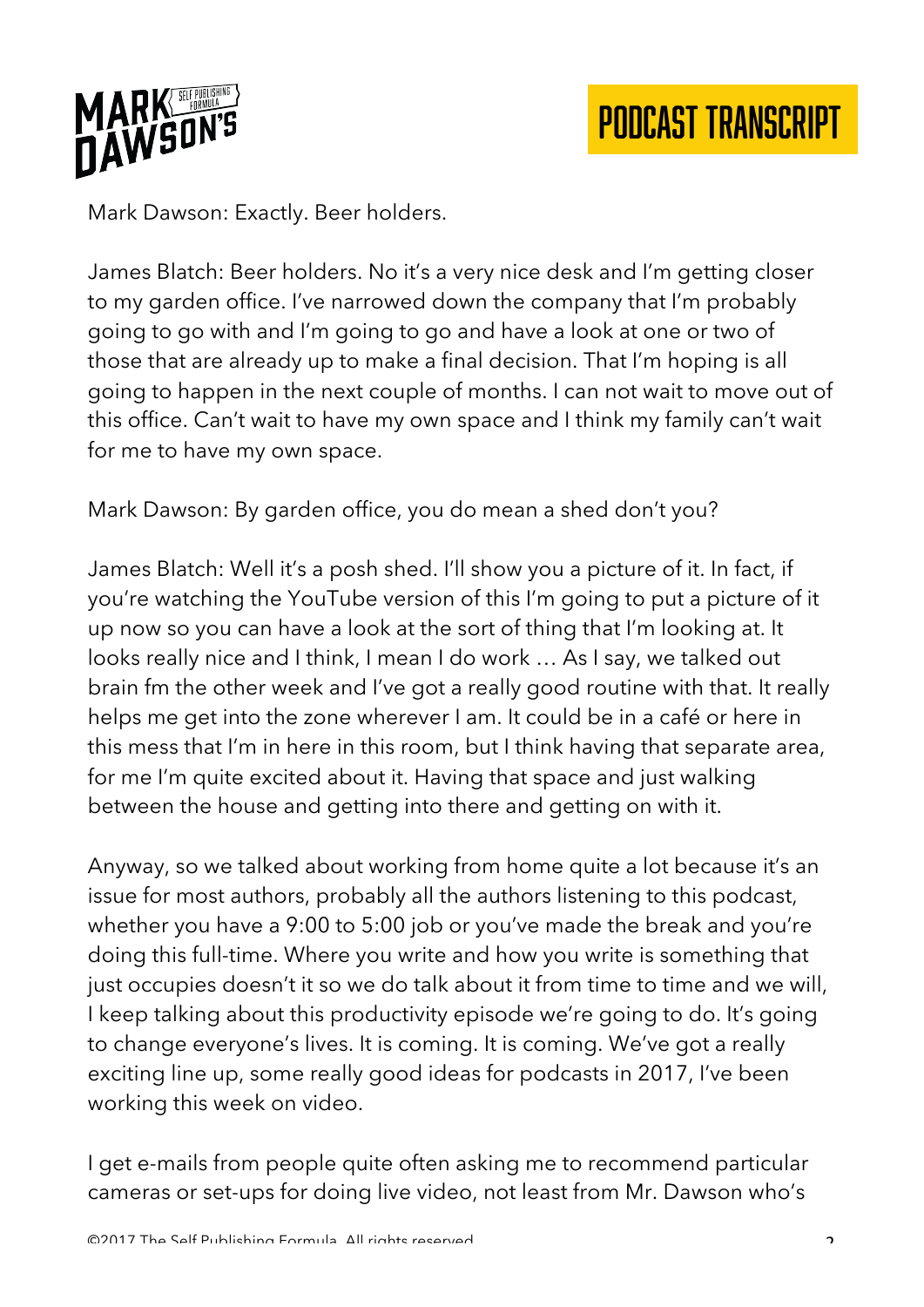

always asking me what you should have. I've started to put together what I think is going to be a really comprehensive guide for doing live video and recorded video that you then upload to YouTube.

What I'm not going to talk about in the podcast we're going to do with this and we'll do a proper guide giveaway with it. I'm not going to talk about the posh adverts that you might create for Facebook adverts or YouTube adverts because we dealt with those previously and we'll come back to them. But I'm talking about connecting with your readers, connecting with your audience. That could be live, you could be saying I'm going to go live. Mark does to his Milton crowd, I'm going to go live ask me any questions you want or you could say to people, ask me any questions you want, I'm going to do a Q&A next Monday and actually what you do is you record the Q&A once you've got the questions in, it's a little bit more relaxed and you can do a little bit better quality than you upload it and that's some other peoples preferences and then we're exploring crossovers of those, so we'll do a really helpful, I think helpful guide for the basics of getting that right and making it look good and sound good, what you can do for free, what you can do for a little bit of money, what you can do for a little bit more money, so we'll have three levels. The gold, silver, and bronze options of live video. That's one that's coming up.

Before all of that we are in the midst of our three part mini series on mailing lists, which is gold dust for someone like me starting out in their career. My mailing list is approaching 130 now, so I'm quite excited about that. I've been putting into practice the things that Mark's talked about. I stopped short of paid advertising at the moment. I think I'll get the book a little bit further along before I try some of that.

This week Mark we're sort of in between, I suppose, completely free things that you can do and paid advertising because some of the things we're going to talk about today is kind of a mopping up exercise, but the cooperations between authors, some of the services that are available to you to take part in pushes and I'm interested to talk to you about this, not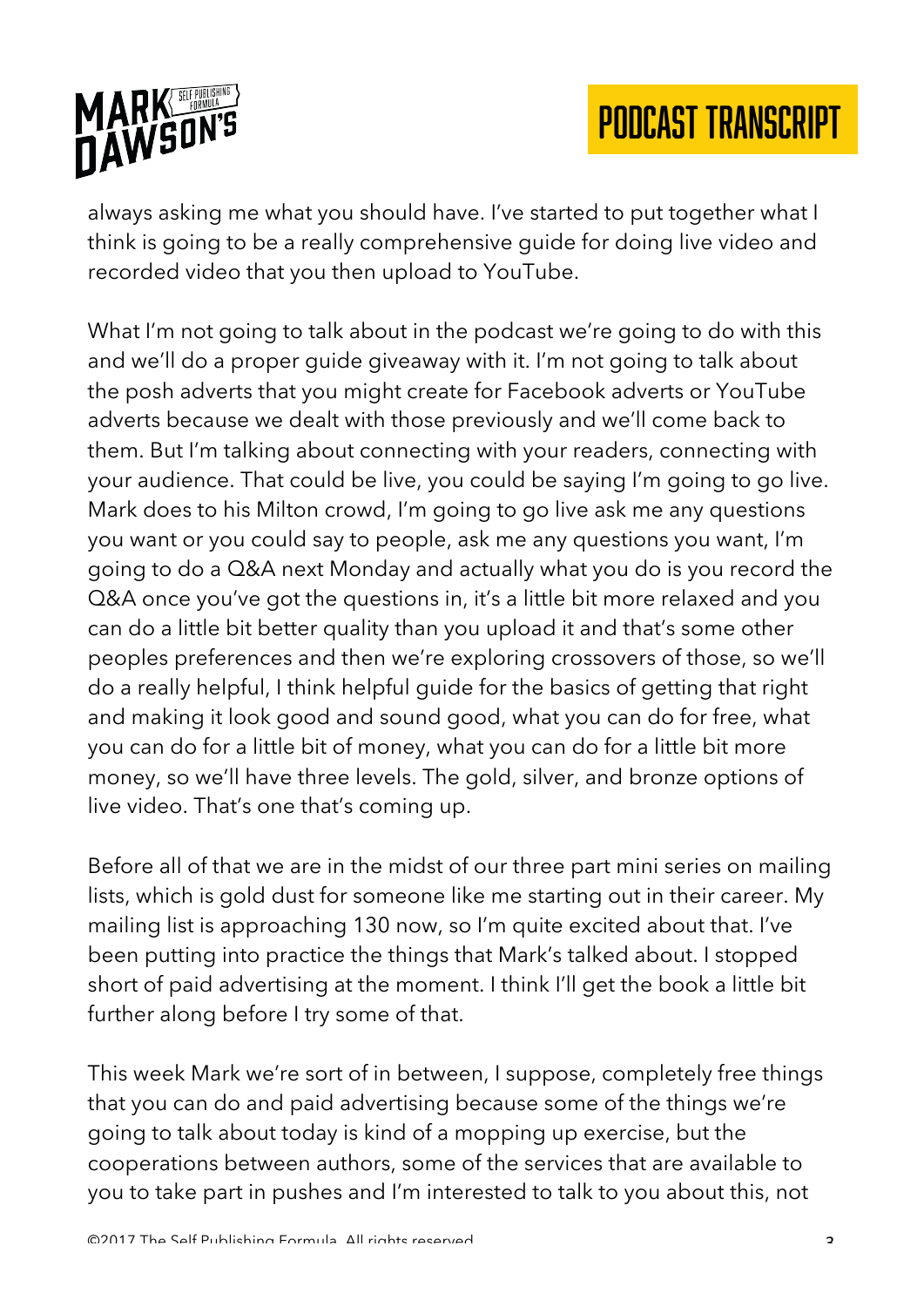

least because I actually don't really understand how quite a lot of them work. I know what they're called but I don't know how they work or what I'm supposed to do and I think quite a lot of authors in my position are in the same place.

Should we start, I know that newsletter swaps are something that we couldn't do just through getting to know other authors, perhaps they're our SPF community, etc, and they can be quite effective. What I'd like you to do is just to explain for a dummy like me, what that actually means, a newsletter swap.

Mark Dawson: Okay, before I do that I will just round up what we had last week. We mentioned BookBub as a benefit of having a BookBub deal, apart from the fact that you'll do very well and sell loads and loads of books is that you can also leverage all of those thousands of new readers who are looking at your page to get some new mailing list signups.

I had a BookBub deal on, I think it was last Monday or last Tuesday for my Milton book, The Sword of God, and it was as effective as it always is. It got up to at least number 37 in the U.S. dot com stores, sold about 4,000 copies at 99 cents so work the math out fairly easily. 35% of that, you're going to be paid back the fee quite easily and of course there are lots and lots of other sales on Apple, Cobra, Barnes & Noble, Google, all those other places.

It was really effective as ever. I've never had a BookBub deal that hasn't been remarkably effective. And it was also effective in the other way that we mentioned last week. I made sure that the product page for The Sword of God had a fairly prominent notice that directed potential new readers to my mailing list.

They could get the first two Milton books for free and as I said last week, I'm not too worried that that's going to cannibalize actually downloads of the promotion book, The Sword of God. I didn't notice that it had, and even if it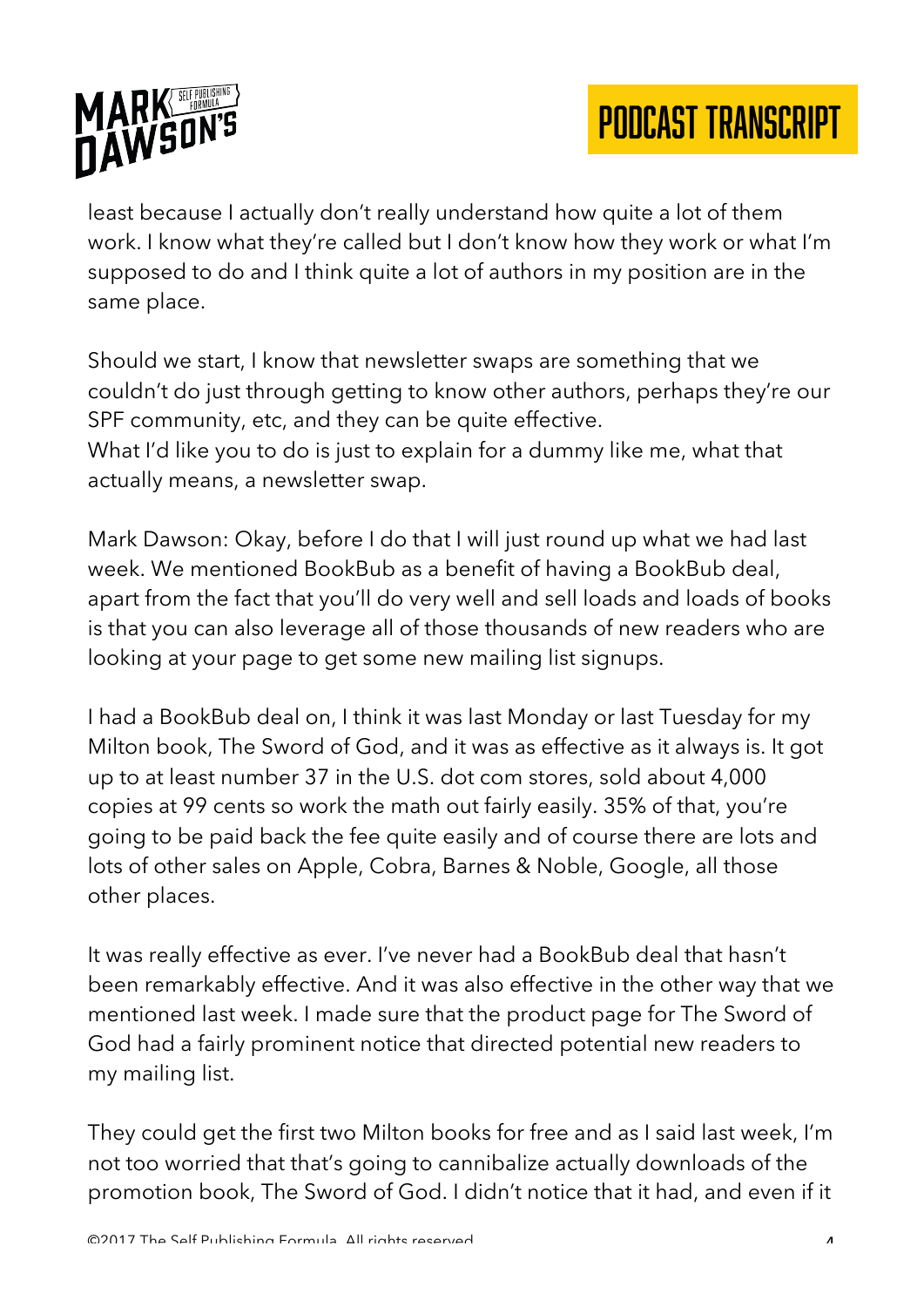

did it wouldn't bother me because I'd rather have those people in my mailing list than buying a 99 cent giveaway because of course by the time they get on the mailing list and then they get ready to read through the series to The Sword of God, it would be back up to 4.99 again so there's that, but the giveaways were great.

Obviously I monitor my Mail Chimp list. I split them out into lots of different ones so I can see how they're performing at any given time. Top of my head I think I had about 150 new subscribers after that BookBub in the two or three days after that. Really, a very nice additional bonus that authors often forget is available if they just have a little bit of planning and just sort out their product page before they go live with the deal.

James Blatch: Yeah, and I know I saw there was a comment a couple days ago in one of our Facebook groups and somebody saying BookBub are nothing but consistent with their rejections of me. I know that there are lots of people, surprisingly some really good performing authors, who just don't seem to get BookBub so I know it's frustrating. We've had them on in the past, we'll have them on again, and the advice from them always is just keep trying, your day will come, which is all we can pass on to you about that. It's probably a bit of luck and the timing with that as well. Okay, so now can we talk about newsletter swaps?

Mark Dawson: Yes, we can. A newsletter swap is pretty straight forward. If you and I both have mailing lists, one thing we can do is to promote each others books to that list.

You might say to me, "Would you do a mail out to your list about my new book when it goes live?"

Let's put it another way, let's say we're not aiming for sales but we're aiming for subscriptions, so you have a free book and you give it away in exchange for an e-mail address. What I could do is during my monthly e-mails to my list is to say "I've got a great offer for you, my friend James has written a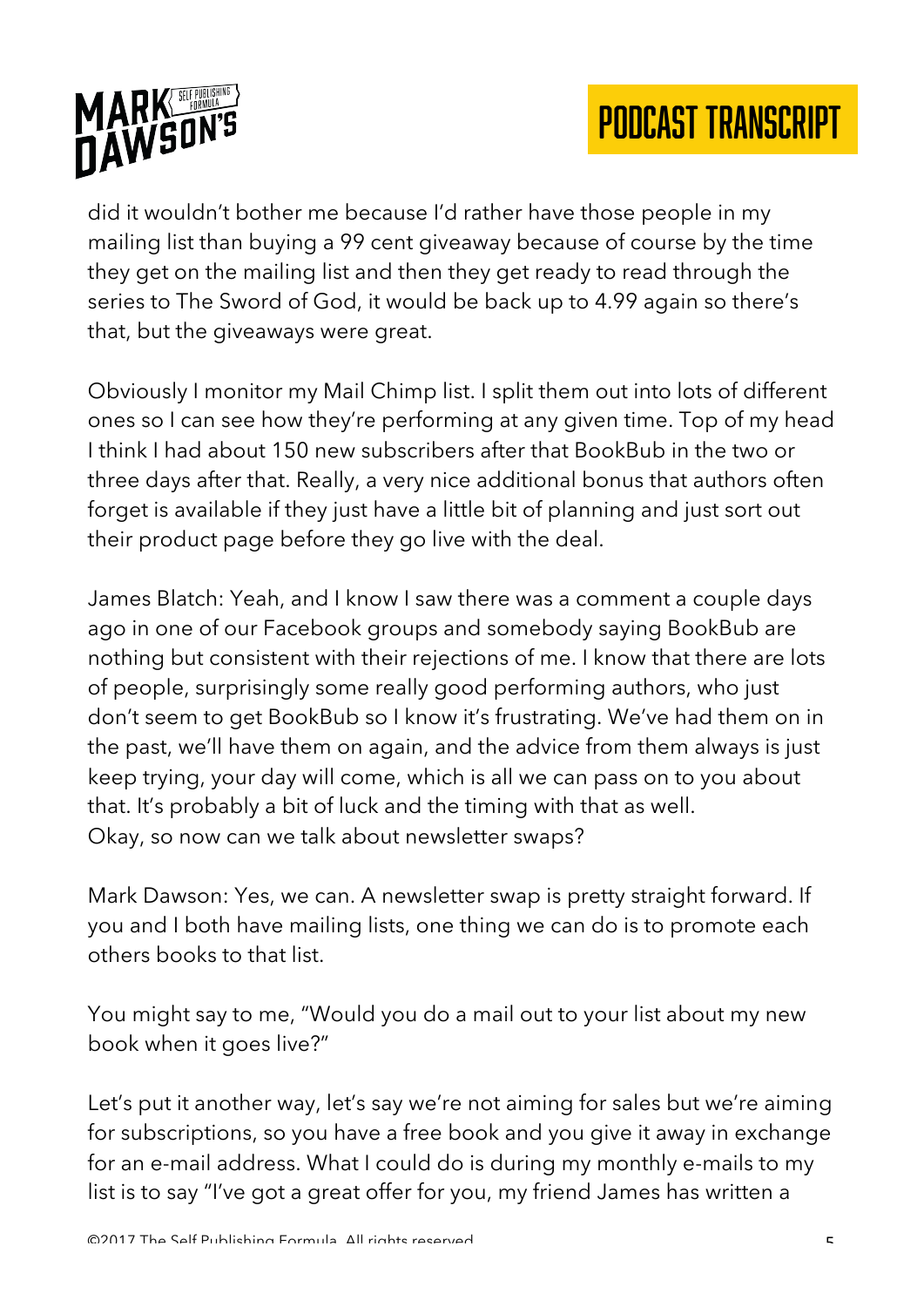

fantastic book, it's very much in the same kind of vein as the books that I write, and if you want to get a copy of it, you just need to go to jamesblatch.com and sign up" or whatever landing page you give me. Then I will then send lots and lots of traffic, lots of potential readers, to your site. The quid pro quo for that is that when I'm ready, or perhaps even at the same time, you then send an e-mail to your list saying that, "Mark Dawson writes these kind of espionage thrillers, if you like my book you'll definitely like his and he's also giving away, he's giving away a couple of free books, go to his site and sign up," and by doing that, you can spread out the readers between authors.

The only downside to that, and it's not even a downside, the kind of perceived downside is that it's kind of a jealousy thing isn't it? I don't want my readers to go and read your books because your books might be better than mine and they might not buy my books anymore because they want to buy your books. It's not something that detains me for too long because I think that most readers, there's more than enough readers to go around basically. Just the fact that I'm introducing you to my crowd doesn't mean that they're not going to come back and buy my stuff later and vice versa for you.

It's good to get into that cooperative mindset. Something that has, something that I've noticed in the Indie community ever since I got involved with it five or six years ago so that's something that we can all do to increase the benefit for everybody.

James Blatch: Yeah, I mean that's very much a trait of this community that separates it I think from more traditional businesses and probably the traditional publishing market, which can be a bit dog eat dog is the people are happy to help each other.

And you've got to think ultimately that you are looking at people who enjoy reading, rather than they have a very strict quota of books they read and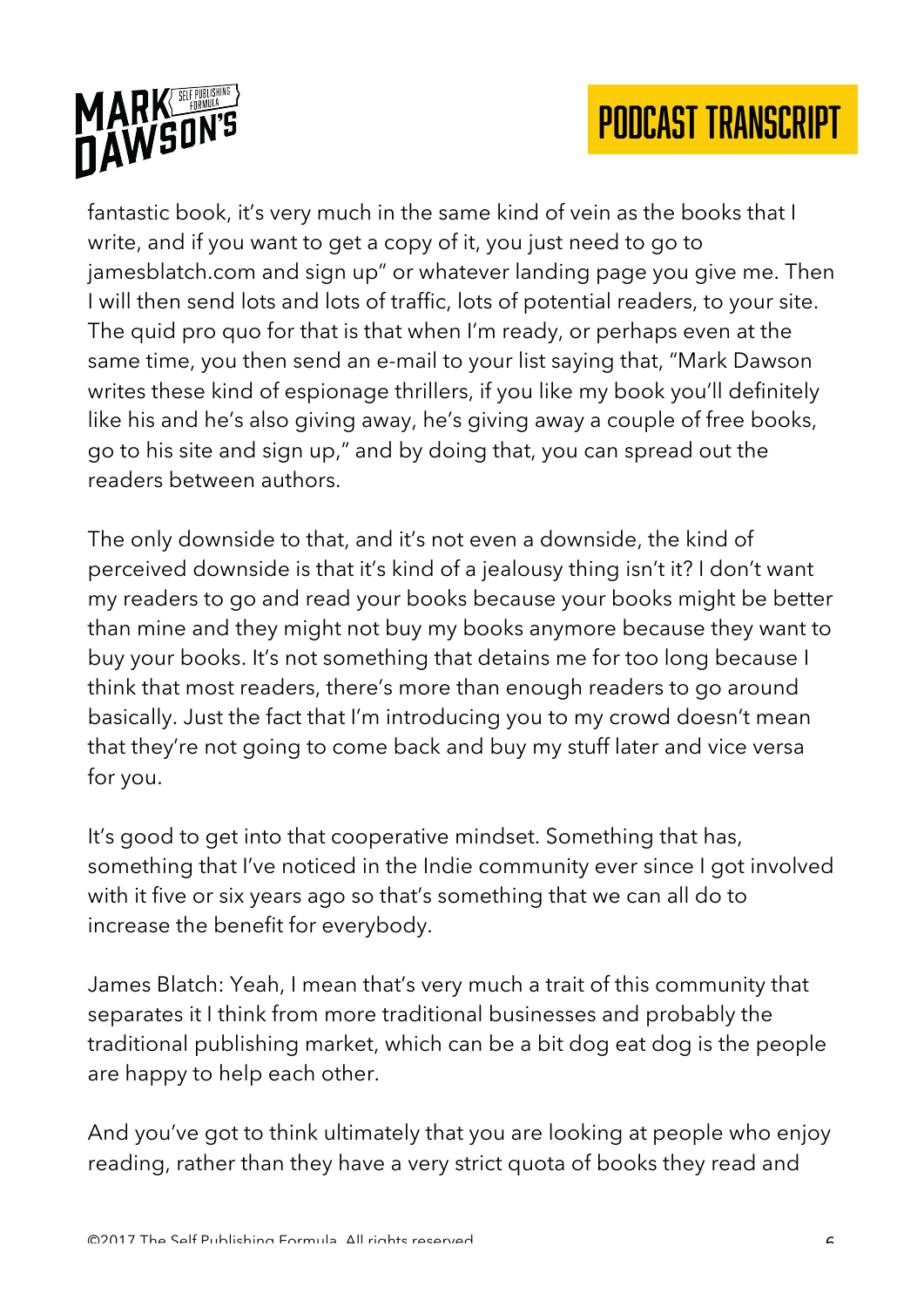

the moment they start reading another novelist they're going to drop you. This loyalty runs a bit deeper than that I would hope.

I mean I can remember you did one of these with Russell Blake. Actually you went a bit further with Russell didn't you?

You actually put some money into a paid advertising campaign with the deal?

Mark Dawson: Yeah, we did, yeah. We have similar kind of levels. Russell's been writing a bit longer than me. He's also faster than me, so he's got about 40 books, I've got about 25 now, but we write in very very similar niches. His series is quite similar to mine.

We're often in the kind of chance together and it just made sense for the two of us to get together and cross promote. What we did wasn't a strict newsletter swap. Although it was similar, we just paid for a joint Facebook campaign so we each put in 50% of the money and we split. We each had access to the list who signed up so they got two books, one from me one from him, and then we both got to add those and we added about two and a half thousand to our mailing lists, the same people added twice. We made it very clear that that was what we were going to be doing. It wasn't just one author, it would be two. That was really popular and that list, I e-mailed to that last week, it's still pretty active. I still get open and click rates from that so that's been a really good investment for me.

James Blatch: I mean that's a whole other area. You just mentioned that you mailed out to that list and we're talking about mailing lists, really we are focusing on building your mailing lists and different ways of doing that. But there's a whole other area which we haven't had time to explore in this mini-series really on how you then manage your list and not just technically what platform you have.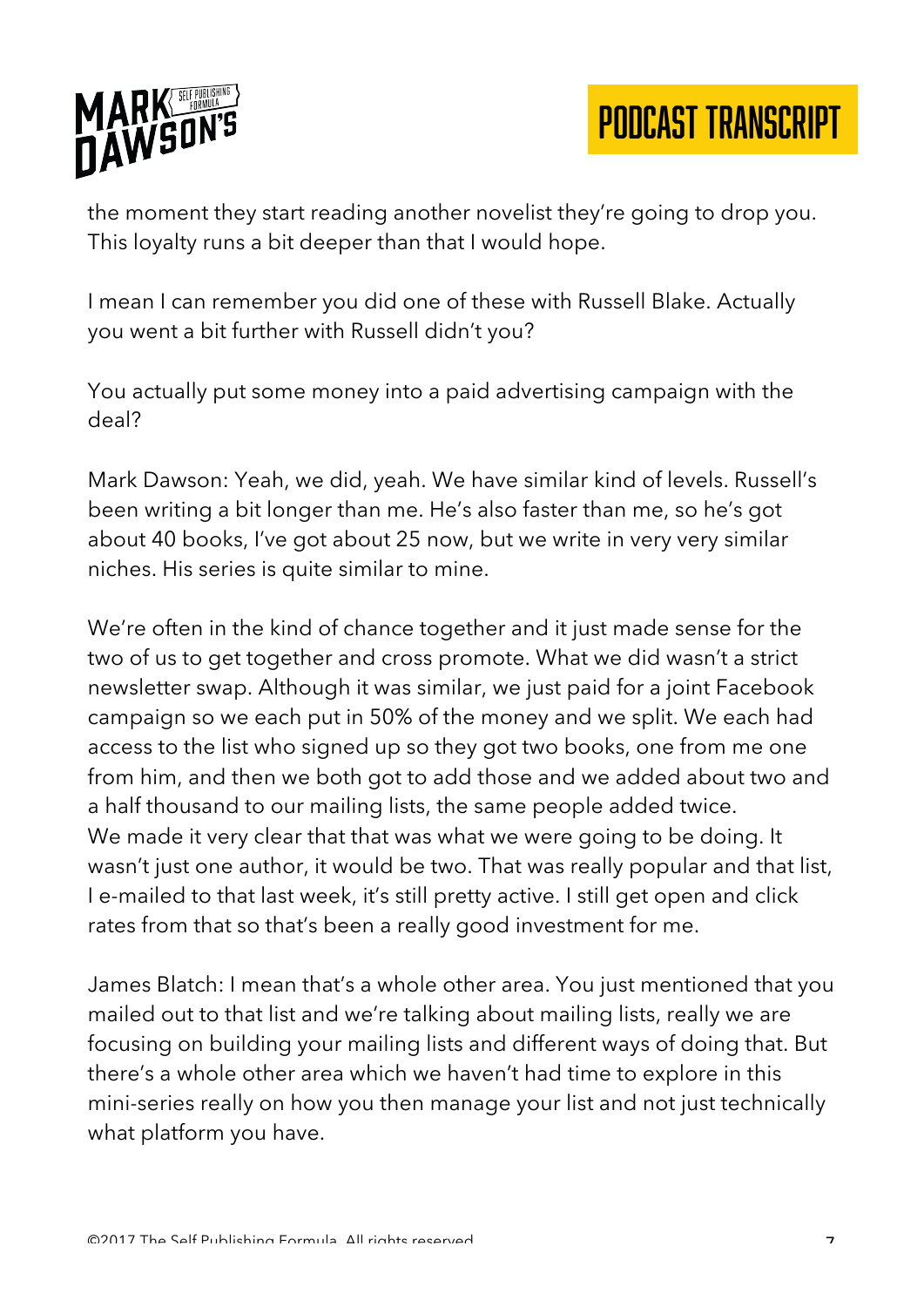

I'm intrigued almost just by that comment that you e-mail that list. You've kept that list separate that whole time. It's not integrated with the rest of your list and then you go to the effort of running bespoke campaigns just for those people, yeah?

Mark Dawson: Kind of. I keep them separate because all my lists are quarantined. They're separated so I know where they've come from, so I know those two and a half people came from that promotion.

James Blatch: Two and a half thousand people.

Mark Dawson: Yes. Yeah. What did I say?

James Blatch: Two and a half people.

Mark Dawson: Oh, yes, two and a half thousand people. We keep them separate for that and that does enable me to craft bespoke messages. But the one I referred to then is that there was a message out about my annual survey, which we'll talk about in another podcast episode down the line, and so that would be a broadcast e-mail which wouldn't have been changed, it just goes out to everyone. But I can then of course track to see what the open rates for that e-mail are depending on what list I've sent it to. There's loads and loads of great stuff in that there's more than enough content for an episode of the podcast right there.

James Blatch: Yeah, yeah absolutely. Okay.

Just on the newsletters before we leave it, where's the best place for people to find their newsletter buddies?

Mark Dawson: Forums are a good place. I think the Facebook groups we have will be good. We're looking to open up a series of genre specific SPF Facebook groups, which will be happening, may even have happened as this podcast goes out. We've started with two for sci-fi and music with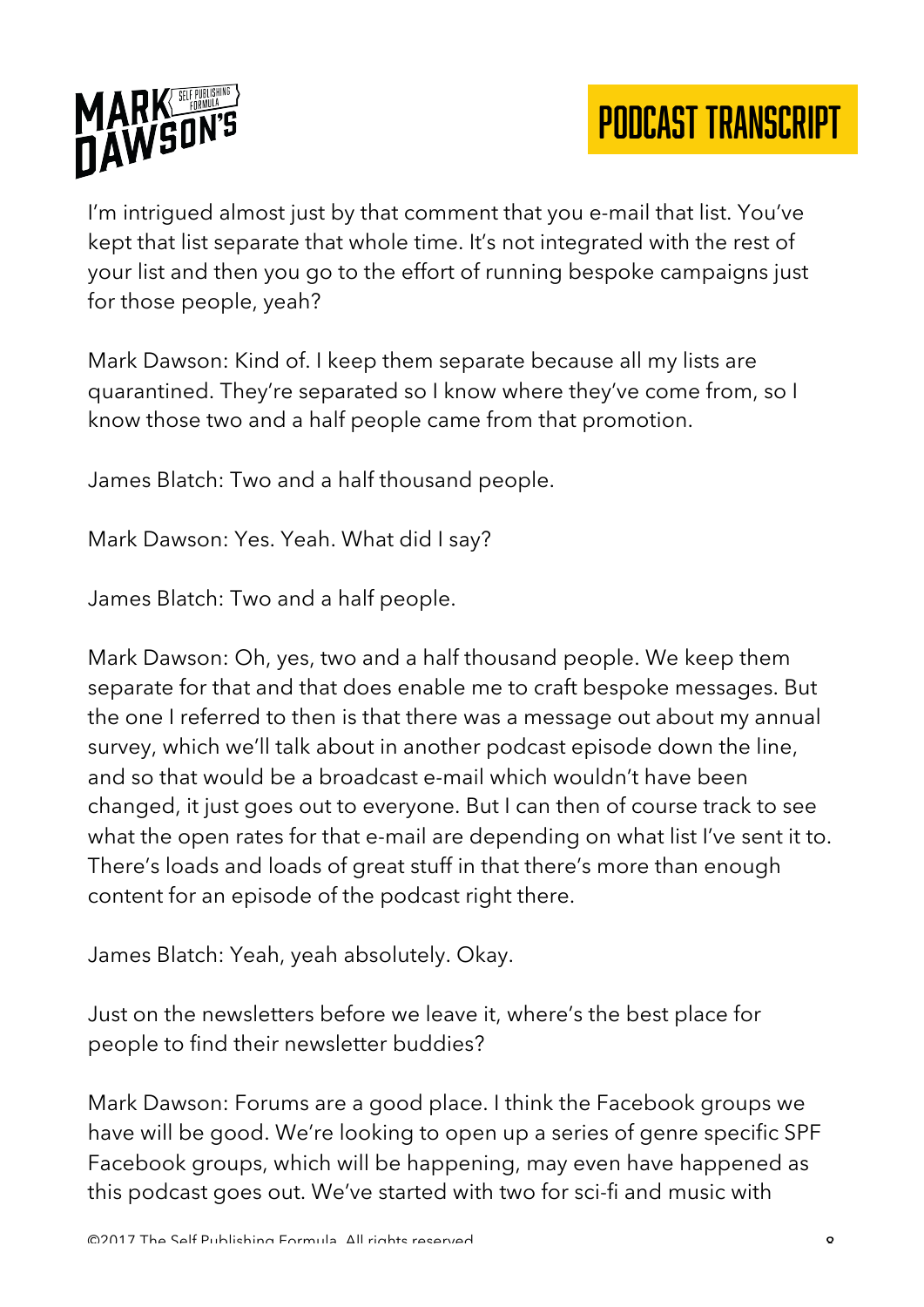



enough strange combination, but we'll be broadening that out to include fantasy, romance, erotica, everything really that people are interested in. And that will be a place for all of us to get together and to do things, to collaborate with each other, make things better for everybody in that genre. We'll also be linking that in with instaFreebie so that's something that's really the main nuts and bolts of what this episode is going to be about. We've got some interesting new developments that we'll be ready to roll out very soon.

James Blatch: Okay, yeah, so that does bring us neatly onto instaFreebie and that's the interview that we have today because it's one platform that stands out really above the others in this area, which is sort of this cooperative pushes. We dealt with insta-freebie quite a bit and in a moment, we're going to hear from Ashley.

But I have to say if you don't use instaFreebie, if you haven't been part of these pushes before I don't really fundamentally understand what it is and what I would be supposed to do as an author. So just for the dummies among us can you start by explaining that?

Mark Dawson: Yeah, so instaFreebie is a new service. It's been around, I say new, it's probably been around for about a year now.

What it does is enable authors to make their free offers known to potential new subscribers and it also enables the transfer of those free books to the devices of their readers in a fairly seamless fashion. When it came along I was hearing reports of how effective it was.

I'm a skeptical old git and my initial reaction was this is too good to be true because I was hearing some amazing numbers of authors adding 1,000 subscribers in a week and when something sounds too good to be true my default is it's almost certainly going to be too good to be true but the more I looked into it, the more I realized that it's not like that at all. It's very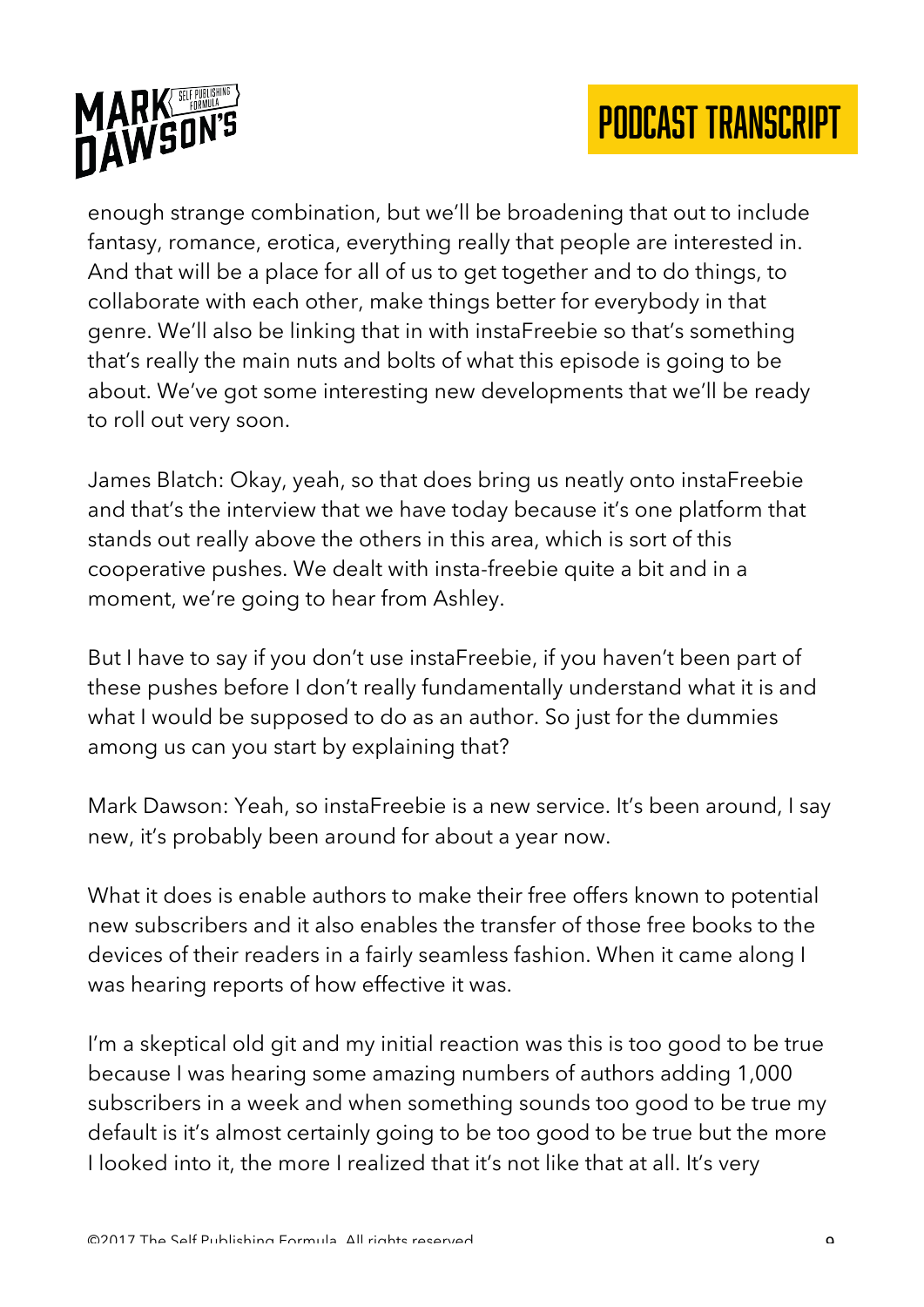

effective, it's legitimate, it's completely ethical. It's based on collaboration and cooperation and it's working really really well.

There are two ways that you can take advantage of instaFreebie and we'll get into a bit more of that in the actual interview but the first way is for you as an author to put up your book on instaFreebie and then to rely on them doing some pushes to their mailing list, because they've got a big mailing list of interested readers that they will advertise for you and that will mean that you'll get some subscribers, and you can also do some pushing of that yourself. You have a landing page that instaFreebie will give you and then you can push that out across your social channels, you can put it on Twitter, Facebook, and if you tag instaFreebie and they notice that you're pushing that deal, they may reciprocate with pushing it a bit harder to their list at the same time.

That's the kind of base level that's available to everybody. The way to supercharge that is for a number of authors to get together and this combines instaFreebie and newsletter swaps. Let's just say we could find another eight espionage writers, so there's 10 of us all writing espionage thrillers. We would put a page together on someone's website where there'd be links to all of those free books, 10 free books.

All of the authors would then e-mail their mailing lists and utilize their social channels and send traffic to that landing page. Readers arriving at that page would have the option to download one or two or even all 10 of those books but what they would also need to do in order to get those books is to allow instaFreebie to take their e-mail address and pass it on to the author and also to themselves. InstaFreebie builds their own lists that way too.

It's that kind of push, especially when it's amplified by instaFreebie mailing out to its list on say a Friday, they'll have various deals going out throughout the week. You can add three figures, even four figures worth of subscribers in a really short time. It's really effective, it's very cheap, very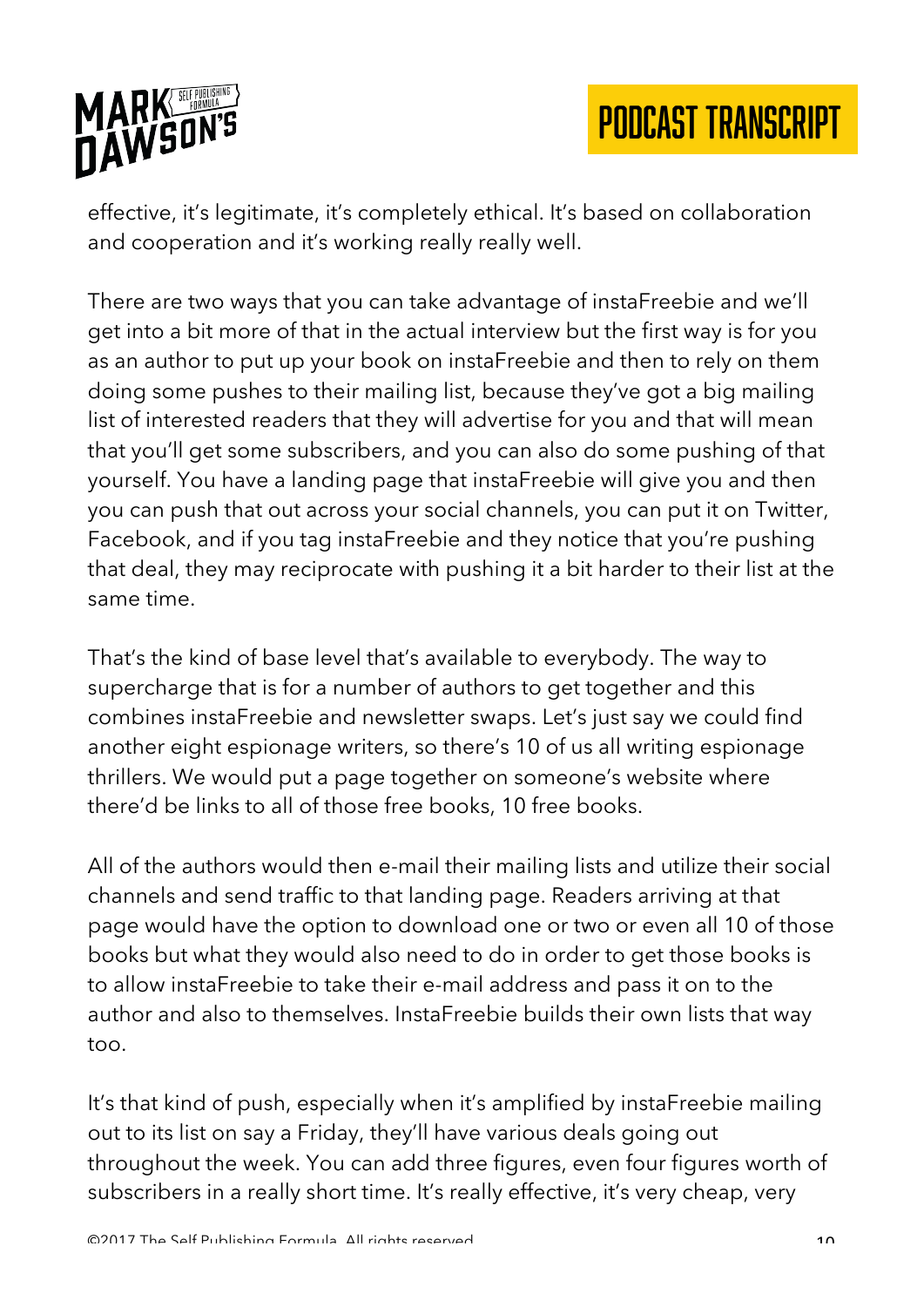

cost effective, it's one of the most exciting new platforms that I've come across in the last 18 months or so.

James Blatch: When you say it's very cheap, what sort of costs are we talking about?

Mark Dawson: I think it's, I have to double check, it's free for the first month. SPF students get a second month for free because we're working with instaFreebie on the launch of the last 101 course, and I think it's \$20 a month I think. Either 10 or \$20 a month going forward so it's not going to break the bank and if you're getting, say you even got 100 subscribers for that \$20, that's better than you'll get anywhere else so it's really effective in terms of price.

James Blatch: If you end up getting near four figures, or even four figures, you're talking about such a minuscule amount for potentially valuable, well yeah valuable leads.

Mark Dawson: Yeah and if you're selling a book later on to that list and the book is say \$5 and you sell 10 copies, you've already got a return of estimate of about two and a half, 250% so it's really very effective.

James Blatch: Yeah. Okay. Look, shall we hear from Ashley at instaFreebie. This is an interview that you've carried out, a rare foray into interviewing. I shall be listening with a critical ear and we'll come back after that.

Mark Dawson: I'm joined this afternoon by Ashley Dera from instaFreebie. InstaFreebie is a company that I've been aware of for a good year or so I should think and I'll be completely honest up front. I think I may have mentioned this to Ashley before but when instaFreebie came on the scene, the reports from authors about how effective it was were so positive, I almost thought it was too good to be true.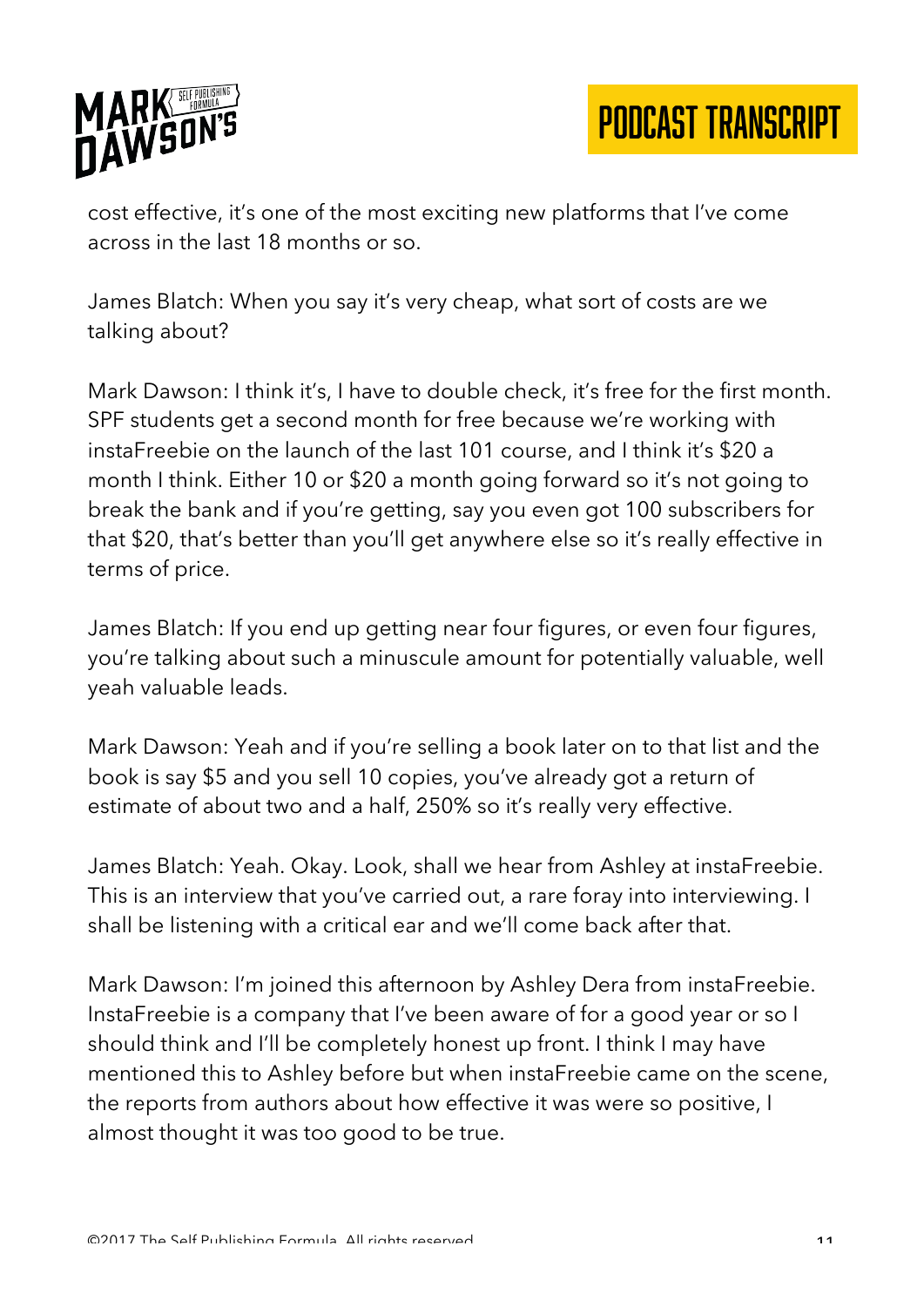

But the more I looked into it, the more I realized that it's a really great company, very author centric, enabling authors to hook up with readers and it's just worked wonders for the authors that it's worked for in the short time that it's been around, so welcome Ashley to the SPF podcast. How are you?

Ashley: Thanks so much. I'm really good. It's early here in Boston but I'm looking forward to the day. It's going to be good.

Mark Dawson: Boston is Indie author HQ with you guys and BookBub both in the same town so that's a nice place to visit. If we could get started Ashley, just perhaps if you could tell us a little bit about you and then also give us a bit of history about instaFreebie.

Ashley: Sure. I've been at instaFreebie for a little over two years now and I started out doing a lot of our production and operations activities but I've moved on to working on our business development and really helping to build partnerships and collaborations with authors.

In the beginning of the company when I was here, we actually started out with a different product. We had both the Mid List and the instaFreebie but we quickly figured out that instaFreebie had vastly more opportunity to help all authors, no matter if they were just starting out or if they were more established. So we started to run with that more and more and just realized there was much more potential to collaborate with authors and support a lot more authors too, so that's been a really exciting journey. It's been a lot of fun to work with so many authors.

Mark Dawson: For those of you who don't know, Mid List was a company kind of much like BookBub on a slightly smaller scale whereby there's a list of readers where you would then mail out on a regular basis about deals that authors might have on their books.

## Ashley: Right.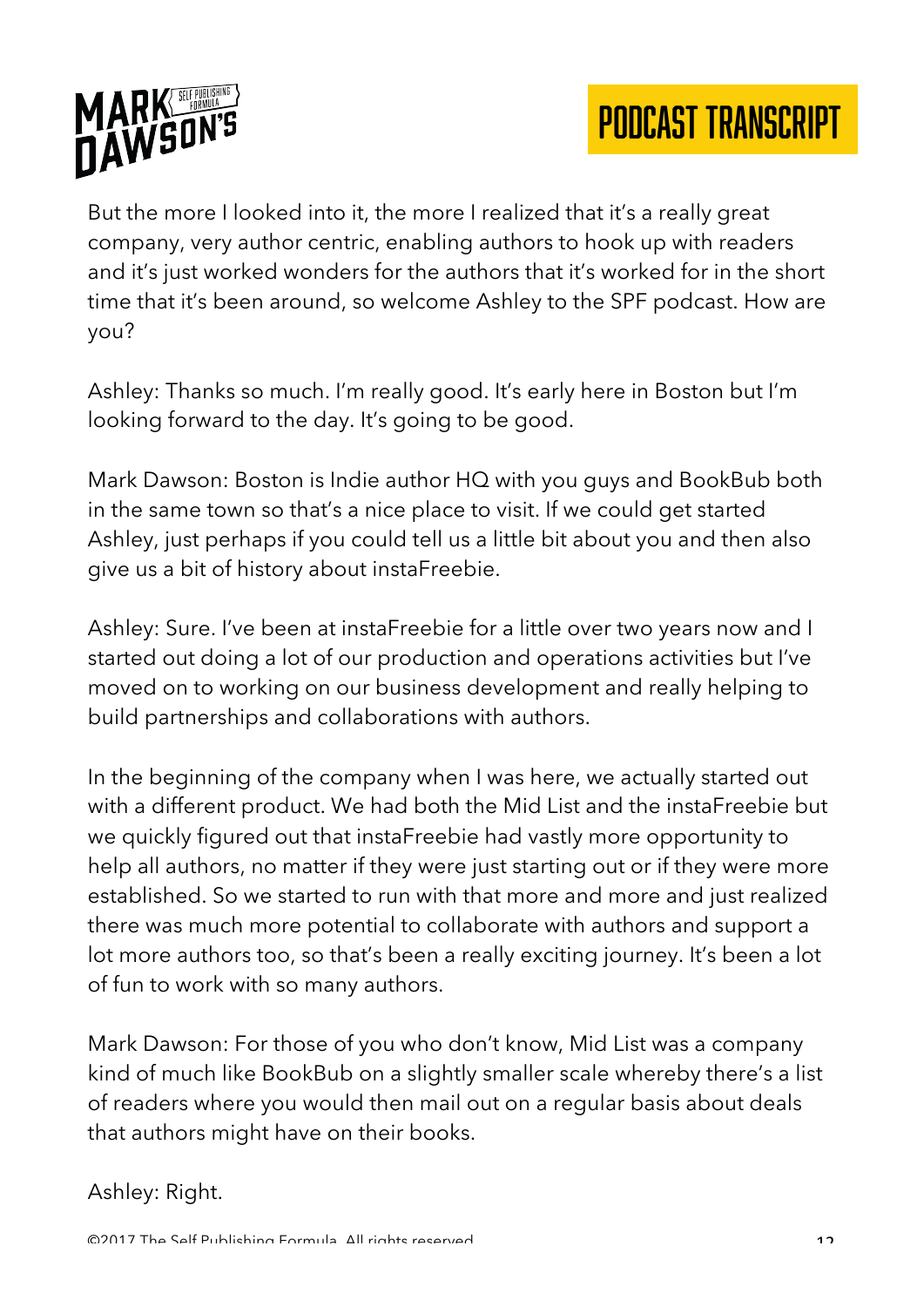



Mark Dawson: Okay, so instaFreebie has been the focus then since, pretty much since you've got on board. The thing that James said to me before, when we chatted about this yesterday was he couldn't get his head around what instaFreebie actually does, what it offers authors.

Could you set that out for us?

Ashley: Yes I can. It may sound ambiguous but hopefully it does help clear things up. What we've come to find at instaFreebie that it's not a utility, it's really about a community of authors and readers coming together to collaborate and work together in order to connect with one another. We help authors connect directly with readers and to be able to communicate directly with readers. We love to give that to authors and to help you to do that.

Then, we have authors working together with other authors and actually supporting each other, helping to give tips so that they can be more successful and even working together on group promotions. There's really a community on both sides and then we work with everybody, continue to help to promote them and boost their work as well.

Mark Dawson: It's fairly obvious you've kind of got your foot in two camps You've got a community of authors on the one hand and then a larger community of readers on the other hand and you're just facilitating links between those two groups.

Ashley: Right, so a more simplified version of what I just said is that we help authors reach new readers and reach the right readers that are going to want to connect with them and really help authors to grow their mailing lists.

Mark Dawson: Okay, so on the readers' side, rough numbers if you're able to give them, how many readers are using instaFreebie on a regular basis?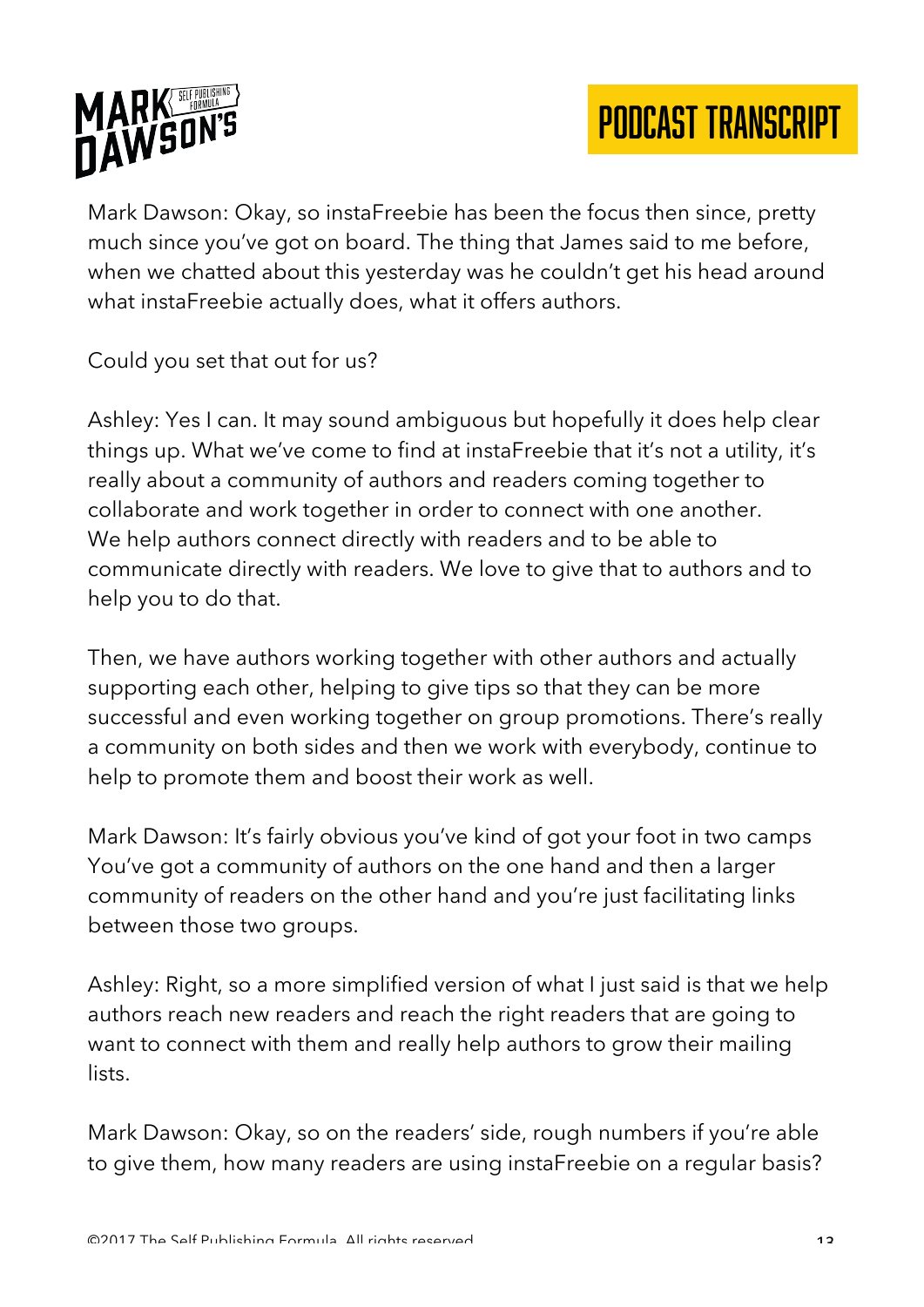



Ashley: We have about 450,000 readers or more. The list is always growing.

Mark Dawson: Okay, and one of the things we're going to get to is collaboration and one of the cool things about how your business model works is that you're constantly growing your list and also growing the lists of authors and the more that authors send traffic to instaFreebie so that readers can get free books, you also grow your list at the same time which is a virtuous circle because the next time the author runs a deal the list will be bigger, is that right?

Ashley: Right. That's totally right and it benefits authors to continuously engage their readers, even if maybe they have one reader. They're just starting out and they have one reader, and they keep reengaging that one reader, we're going to reward you for that because you're trying and maybe that's all that you're able to do at the moment but you're trying so we're going to help you. Most people I would say have more than one reader but you know it's just a scenario.

Mark Dawson: Okay. Let me put myself in James' shoes. James is working on his first book. I'm obviously a bit further down the track than James is. James is ready to go and he's looking now to build his mailing list because he understands how important it is to do that.

If I came to instaFreebie and said, "I've got one book," what would you recommend that I did with it?

Ashley: I know if you've got one book I know it's kind of scary to give that away for free, so I would suggest to make it a little less daunting that you could do a preview. You could do the first chapter or a couple of chapters. It's going to depend on the length of your book and you can offer that as a sneak peek or an exclusive sneak peek to readers to introduce them to you and to the kind of work that you're writing.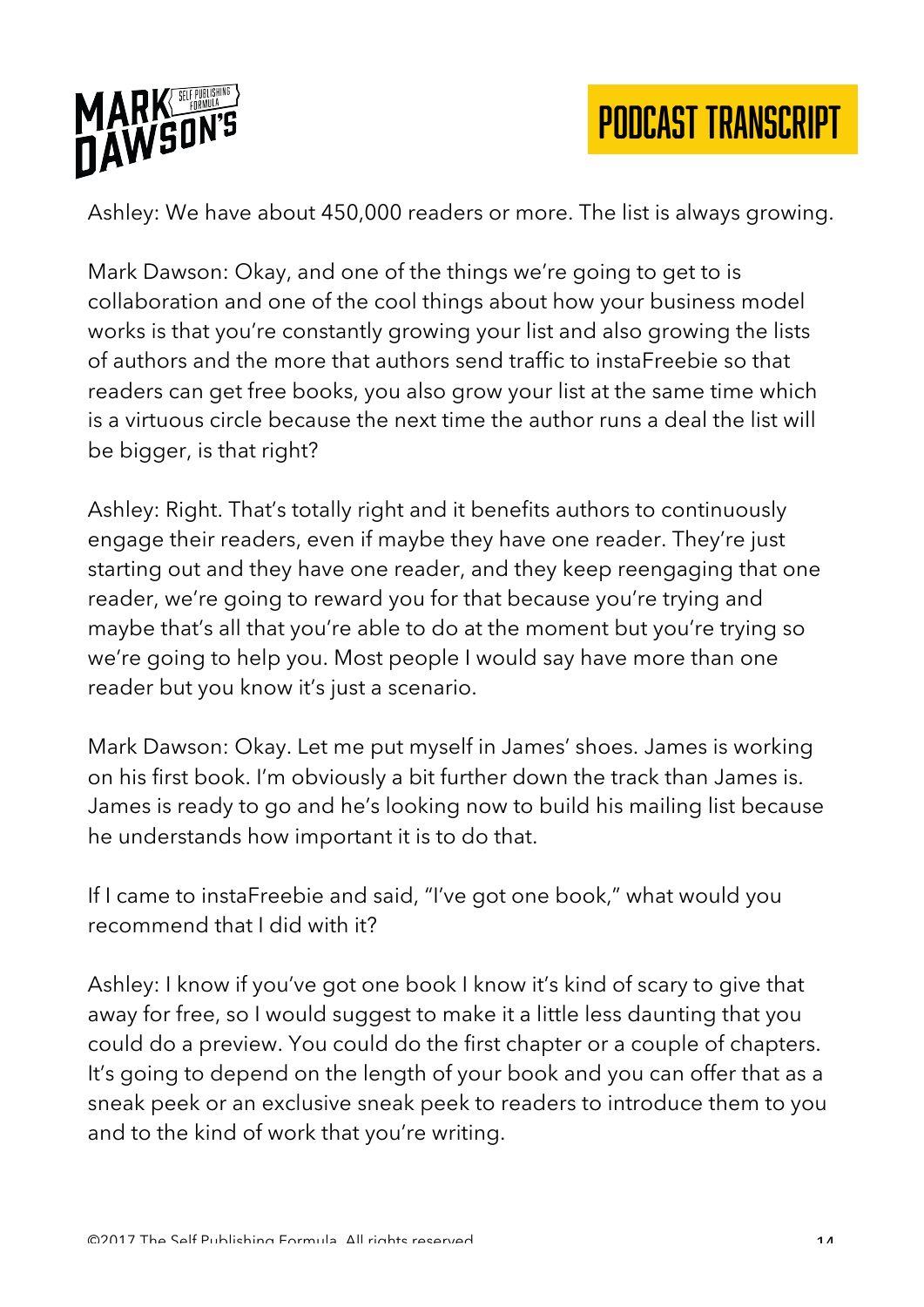



That's a really great way to introduce yourself to a reader and let them try it out so they can see if they like it, rather than possibly building any negativity and they're like, "Oh I paid for this but I don't actually like it." Whereas they're like, "Oh well maybe this wasn't for me, okay I'm going to move on," and then you have somebody else come along who reads it and they're like, "Oh I really like this, I want to read more, I'm going to go buy this book now or I'm going to go review it." Maybe you give it out as an ARC instead, an advanced reader copy.

Mark Dawson: Let's say James has set up his account, he's uploaded, he's going to give the whole book away because James has been listening to me for long enough, he's drunk the kool aid, he knows that mailing lists are important.

So if that books is now available, what would the next step be? We've got our account, we've uploaded the files to instaFreebie service, what's the next step?

Ashley: Awesome, so the next step is to create your giveaway campaign and I want to give a note first before I describe that process a little bit more.

When you're creating a giveaway campaign it's the link that you're going to share with readers so they can become introduced to your content and then you can hopefully gain them as a subscriber or you can get reviews or feedback from them, whatever your goal is.

There's a big secret and I want authors to know about it and the thing is that with the giveaway campaigns you should make it shareable. If you make your giveaway shareable it's going to be a lot easier for readers once they've claimed your book to then share it on social media with other readers, other authors, friends, family, so it's going to help to extend your reach.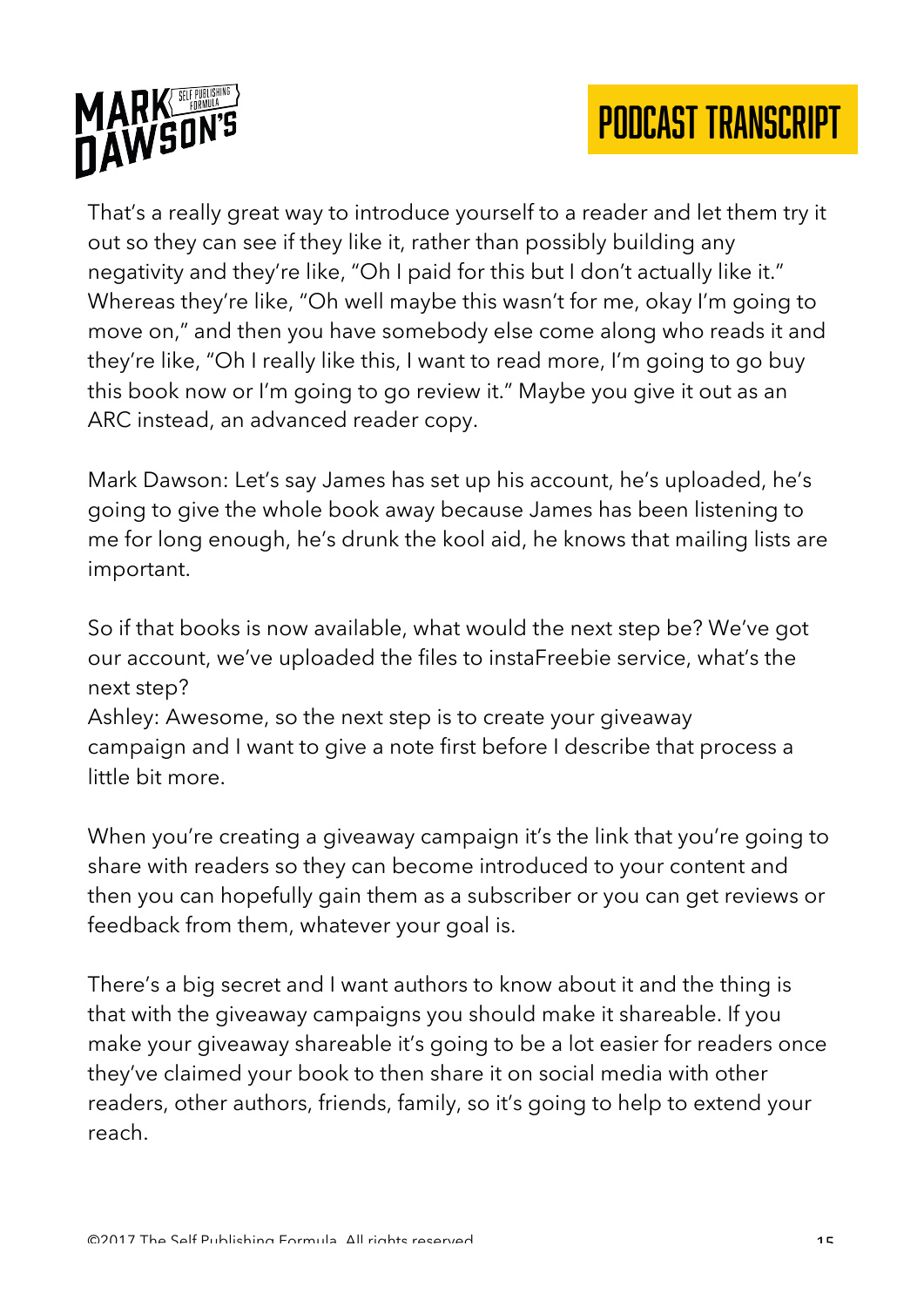



It also lets us know that you're giving us permission to share it as well. If you don't mark it as shareable we're going to be like, "Okay for whatever reason, the author doesn't want us to share it, we're going to respect that and we're going to let them do their thing."

Make your campaigns shareable. You can even go a step further and make it public so that it's also searchable on the web on a broader sense. That's just going to expand the reach.

Mark Dawson: Okay, so there's a couple of good tips. Make sure that you're increasing the chances of virality and easy sharing just with ticking the boxes on the inside of instaFreebie. Let's assume that we've done that. What is then the next step? How do we start to drive traffic to our offer and to our giveaway?

Ashley: Before we go there, there are a few other things on that giveaway page. Those I would say are really important and then you're able to control how many you give away.

There's an expiration date, you can say if it's exclusive, so those are also important. Once you've got that all set up now it's time to share and I found that some of these tactics are intuitive to me but not necessarily to everybody so when you're ready to share, if you have no audience to a small audience my biggest tip in the beginning even if it's small or if it's starting out with family and friends, start engaging with the people if you have, that are your current fans, engage them first, and I say that because it's important to remember the people that are your first fans because they can be your biggest fans.

A lot of people there's so much activity going on in the media nad just everywhere in the world, people like to know things first and want to be the discovers of the next cool thing. The more that you can appreciate and reward your current fans, you're going to be able to make them your super fans and they're going to help push you out to other people.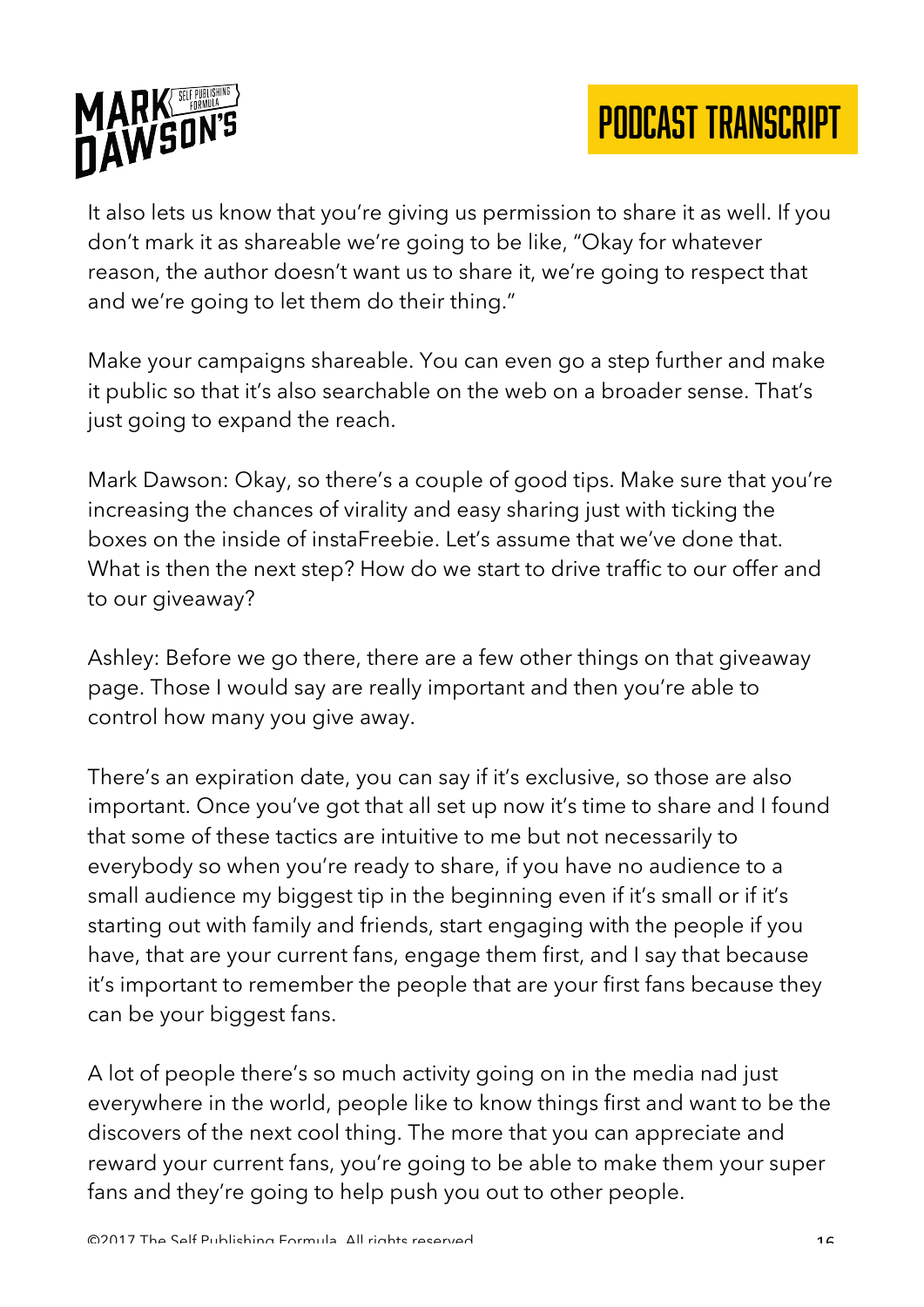

It's really important not to forget about them in the beginning. Focusing on that. If you don't have an audience there are ways where you can include your instaFreebie giveaway as some authors have said they've done this, putting them in the back matter of other content that you might have on a storefront or putting it on your website so it's easily accessible for readers to find.

Sharing it with bloggers, I mean like, "Hey I'm giving away this full book, it's an advanced reader copy, I want to know if you're interested in reading it." There are a lot of bloggers out there and they're always looking for content to read so take a risk and share it with them and see what happens because you never know.

If you have zero to a small audience, these are a few great ways to get your work out there. As we start to see that you're engaging people, we're also going to engage people with you so that we can continue to boost your success and maximize your campaign alongside you.

Mark Dawson: How do you notice that?

Ashley: We have internal tracking so that we're able to do that. It makes it real easy for us and it's really helpful. We do also look at our social media. A lot of authors will tag hashtag instaFreebie or at instaFreebie on different social media accounts and that's just another way to show us that other activity is happening in addition to our internal tracking.

Mark Dawson: That makes a lot of sense. One of the other things that I found that's quite cool with instaFreebie, because I've got a book up, 1000 Yards is the first, kind of my perma free John Milton book and it's been there for a little while. If people download another book they'll be presented at the end of that transaction with, almost like Amazon also boughts, so it's like if you like this, you might like this.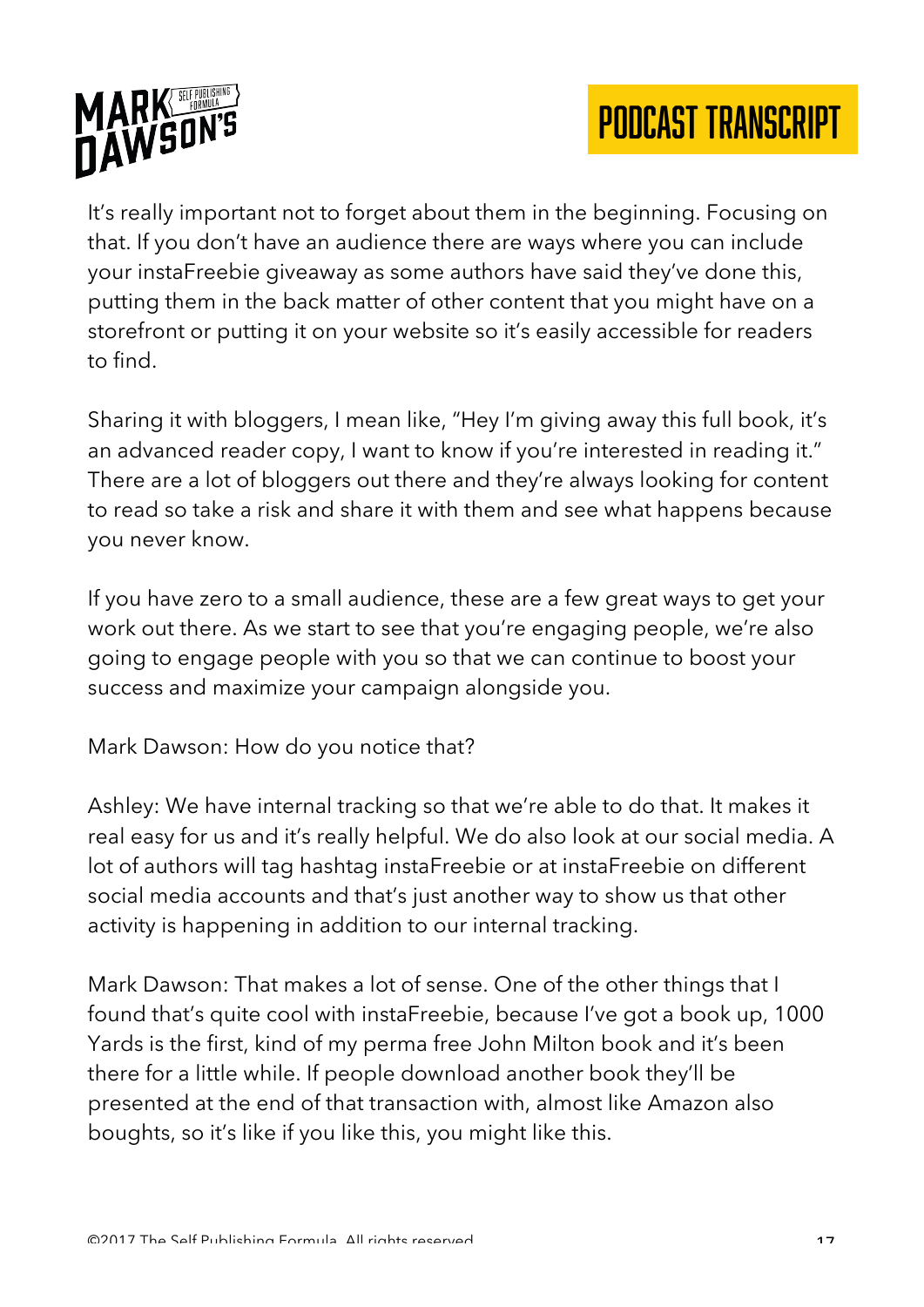



Quite often my book is clearly appearing in those also boughts without doing any kind of promotion, no kind of push on my part. I'm getting two or three subscribers a day at the moment, which is over the course of a year you're looking at 500 or 600 and that's pretty significant for something that is not expensive and is minimal effort on my part. That's really good. I should probably just mention cost. I mean this isn't free but it's not particularly expensive. The first month is free I think and then is it \$20 a month?

Ashley: Yup. It's \$20 a month to share your content, be in control of your giveaway campaigns and gain subscribers.

Mark Dawson: Okay. Not hugely expensive. When you start breaking down how much that those subscribers cost it's competitive with any other method of acquisition that I'm using at the moment. That includes things like Facebook ads so really effective in terms of cost per acquisition. A couple more things that we want to talk about before we wrap this up. The author collaboration and that kind of sense of working together is really important to the instaFreebie ethos. I wondered if you could just tell us a little bit about how you see that working best in practice?

Ashley: Yeah. We kind of came to that conclusion. We'd always been doing it but we hadn't really realized it until I guess several months ago that wow this is a really powerful thing and we really need to keep focusing on it. It came out of really wanting to help and support authors in a new way and to reward them for engaging with readers. So if we're able to work together with authors and collaborate with them, it furthers that idea and this mentality that we're working together, we're in this together, so if we can help you to be successful than we're also going to be successful. We've continued practice with this mindset and it's come out as you share and we share.

As all authors are sharing their giveaway campaigns, whether their doing it individually themselves or they're doing it in groups or they're doing it in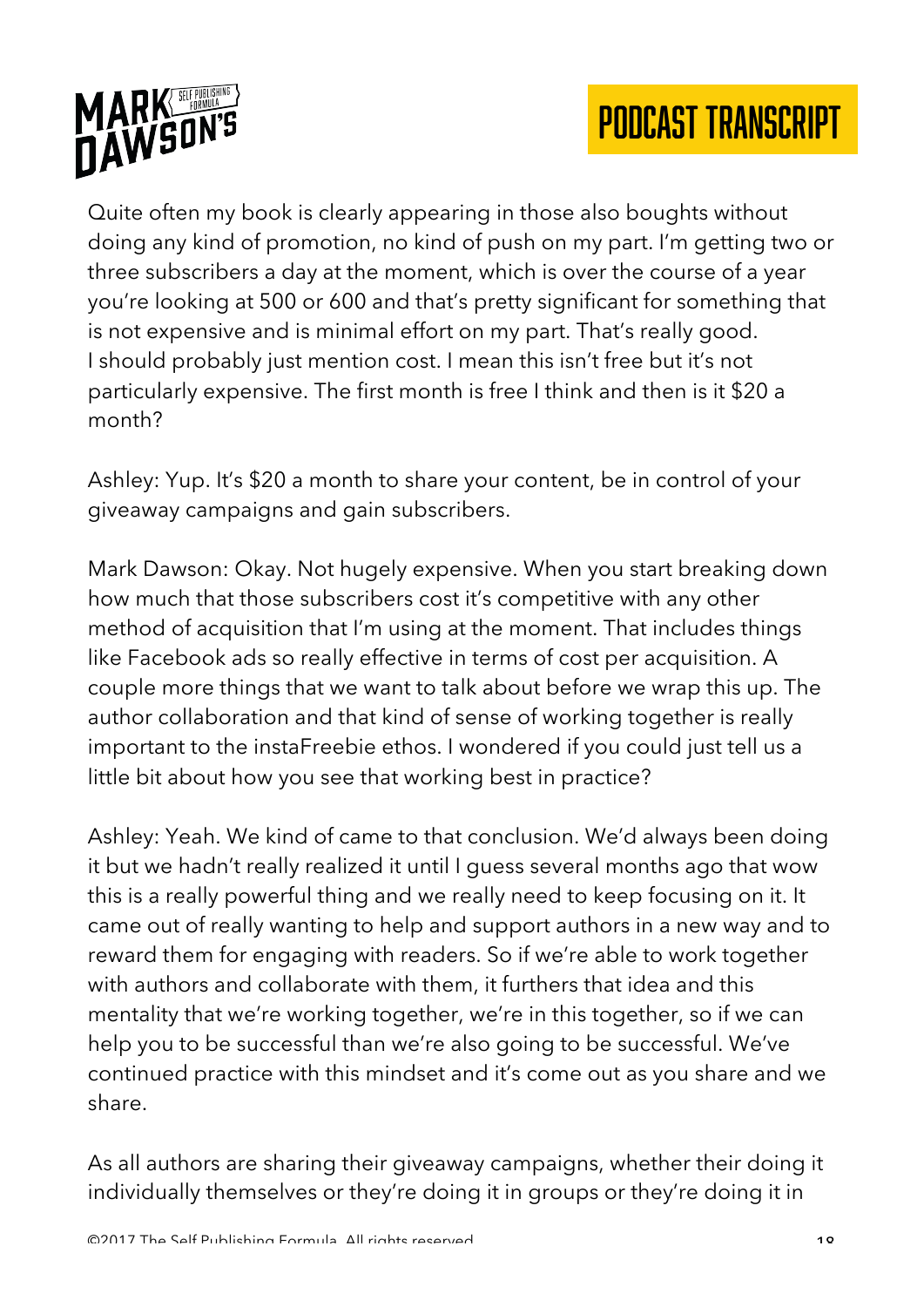

other innovative ways that I hadn't thought of yet, we're going to support all authors so as you're sharing and engaging with readers and you're doing it consistently we're also going to do it consistently with you. It's all about rewarding and working together so that everyone can be successful together.

Mark Dawson: Okay, so a really effective way that I've seen this happen, this is kind of what we also want to just talk about as we bring this to a close is a very effective way of making this work more efficiently is for one of the authors, or an author, to say to maybe nine other authors in their genre. So let's say that I'm doing sci-fi and I say to nine other sci-fi authors that I know, "I've got an instaFreebie giveaway, would you like to also put a book up. I'll host a page on my website where all of those covers will be available and readers will be able to click on those images and they'll then go through to instaFreebie where they can then download their free book." The real juice from that is when all of the authors agree that they'll share that page with their list. If I've got 1,000 people on my list, obviously that's a great start but if my other nine collaborators also have 1,000, suddenly I'm 10 timesing my reach to readers who are more likely to like the kinds of books that I'm writing. That can work really really effectively, can't it?

Ashley: Yes, totally. A lot of authors have been doing it and it's been hugely successful for a lot of them. We even have authors, several authors that consistently do these group giveaways with other authors. It's a great opportunity to work together, to get to know each other, yeah it's great.

Mark Dawson: Really effective. I've heard authors adding literally four figures worth of new subscribers over the course of a couple of weeks which is really fantastic, at a very very low price.

One of the facets of that is that someone has got to do the work of hosting the page, building it, collecting the images, all of that kind of stuff, finding the other authors who you might be interested. One of the things that we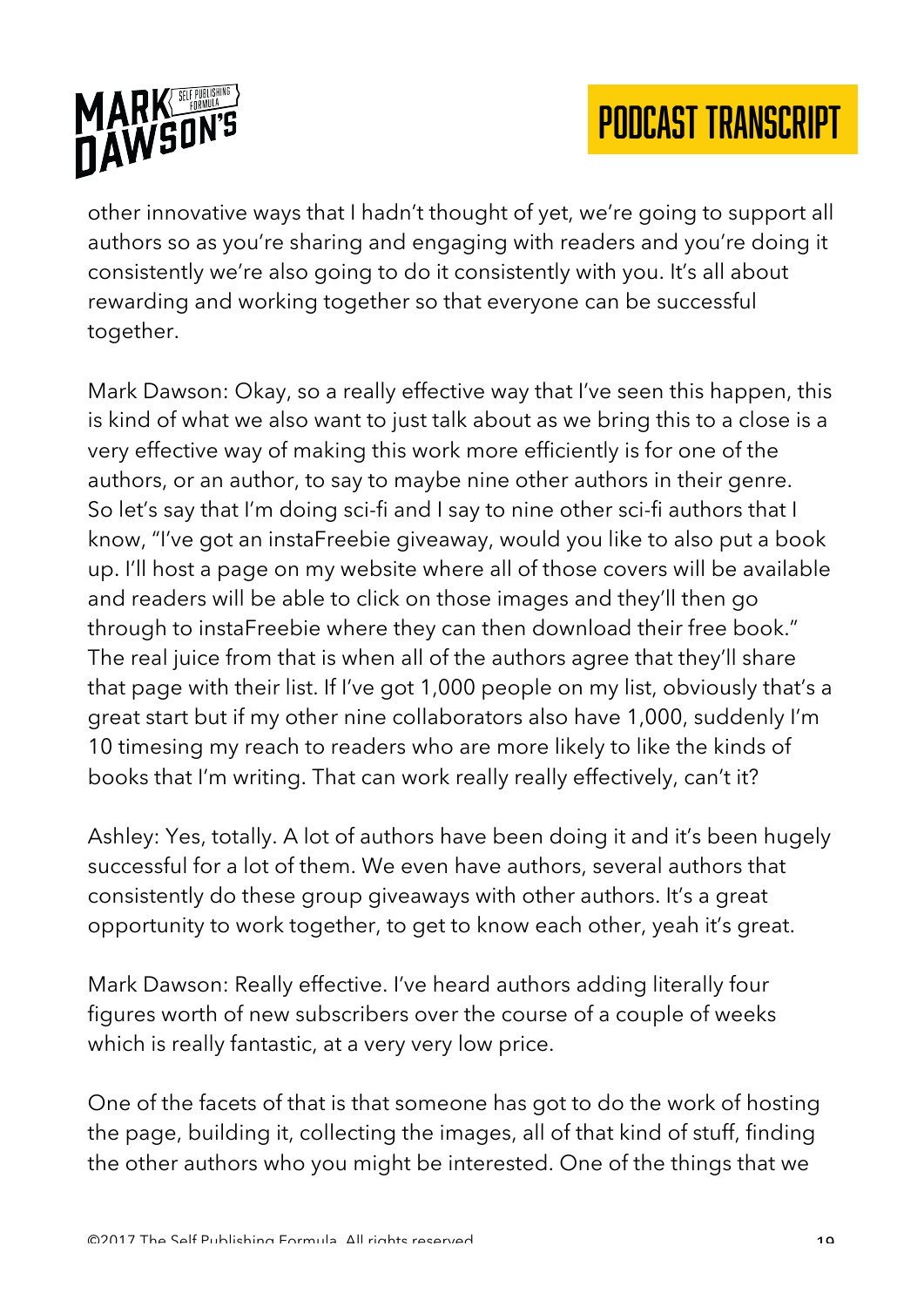

knew that we wanted to do when we started looking at the 101 course and obviously there's quite a bit on instaFreebie in that course.

One of the things that we wanted to do is take some of that effort away from authors so we are in the process, really quite soon, possibly even when this podcast goes out, to put live a website where we will host, where we will gather books together, we will put those books up and then authors will be able to send that link to their list and hopefully we'll get some reciprocal love from you guys at instaFreebie to really and try to push the people working that, getting some good subscribers for their list.

Ashley: Yeah, absolutely. I'm really excited about it. When you started talking about this idea I thought it was really great and would just further bring the Indie author community and the self-publishing community together to be more successful so I'm really excited about it.

Mark Dawson: Cool. One of the other things we're going to do is we're going to set up individual Facebook groups per genre so there will be a sci-fi, fantasy, mystery, thriller, romance, erotica, and each of those groups will have a captain. We're going to call them captains and they will enable or they will help people get together, put those primers together and we'll then take care of the slightly more irritating hosting and all that kind of stuff. We'll have details on that possibly in a week or so but we're quite close to being ready to put that live now so we're really excited to work with you guys and get that going.

Ashley: Yeah me too. That's really awesome. I'm excited and I like the idea of calling them captains for each of their different genres. That's really fun.

Mark Dawson: Cool. Okay Ashley, thanks very much. I know it's early for you in Boston right now so thanks very much for coming in early and this has been a really great useful chat for listeners today.

Ashley: Of course, yeah, I hope that all authors find some value in this.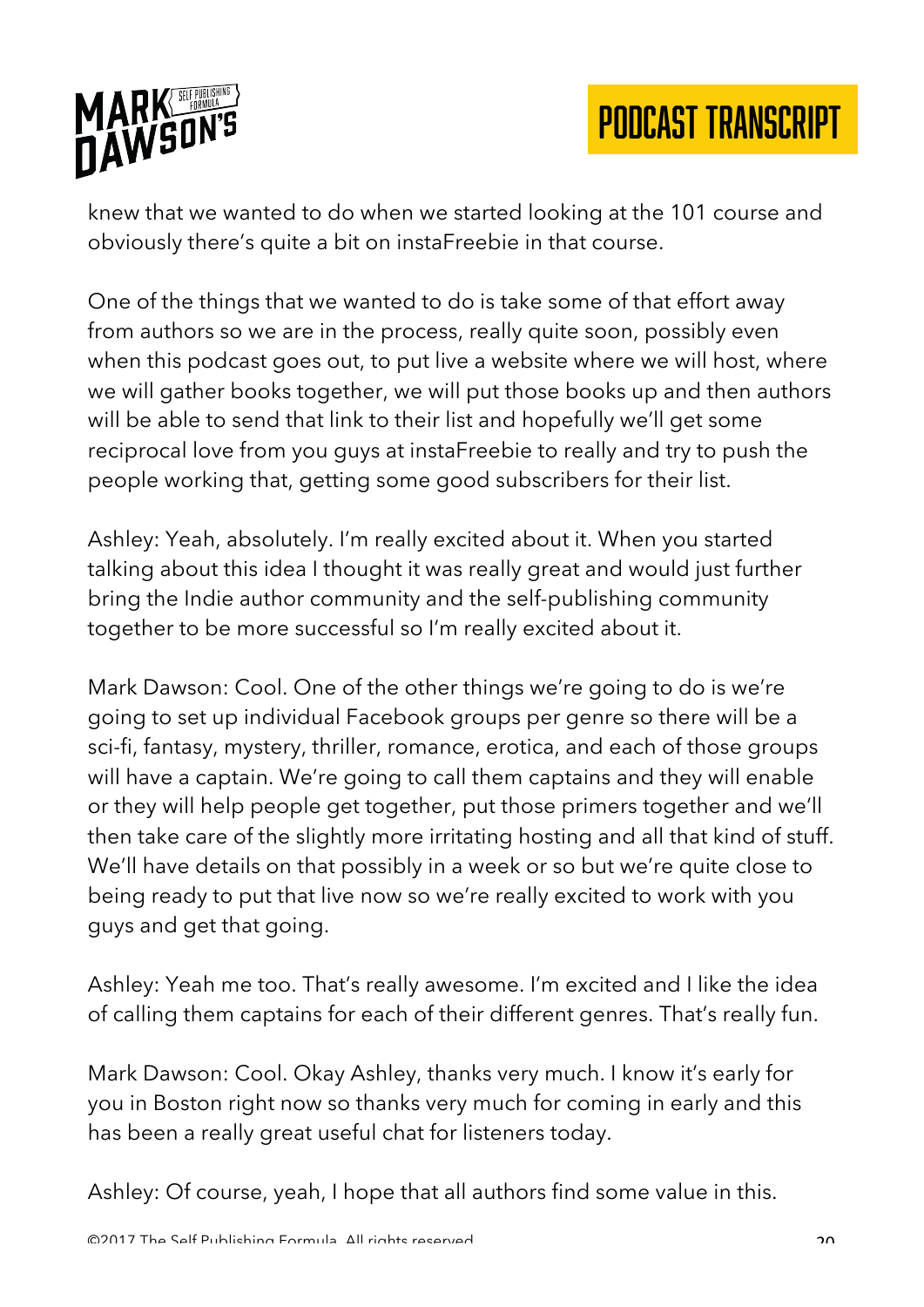

James Blatch: There he is, the inquisitive general, Mark Dawson in a new career as an interviewer. How did that feel?

Mark Dawson: It felt fresh and invigorating.

James Blatch: Good.

Mark Dawson: I don't think we need you anymore James. This is Mark Dawson signing off, we'll forget about that.

James Blatch: Fresh and invigorating, it sounds like a shower gel but anyway.

Mark Dawson: It does.

James Blatch: You can write some copy, there's a career left for you. Look, we got to in our last 10 minutes, we're covering this area, so instaFreebie obviously is a big platform, it's low cost, we heard all the details there. That's great and I'm already excited about the prospect of being involved in that in the future.

We've also, SPF got a bit of a head start. As you say you latched on once you started seeing the results of instaFreebie, reached out to them. We have a really positive relationship with them so if you're inside the SPF community you will find easier and more manageable ways to be a part of instaFreebie and we're building a platform using our community that means you'll get the very most out of your time with them so stay tuned for that and we'll reveal and send out some of the details of those genre groups and SPF instaFreebie groups in time.

Okay, so we talked about newsletter swaps.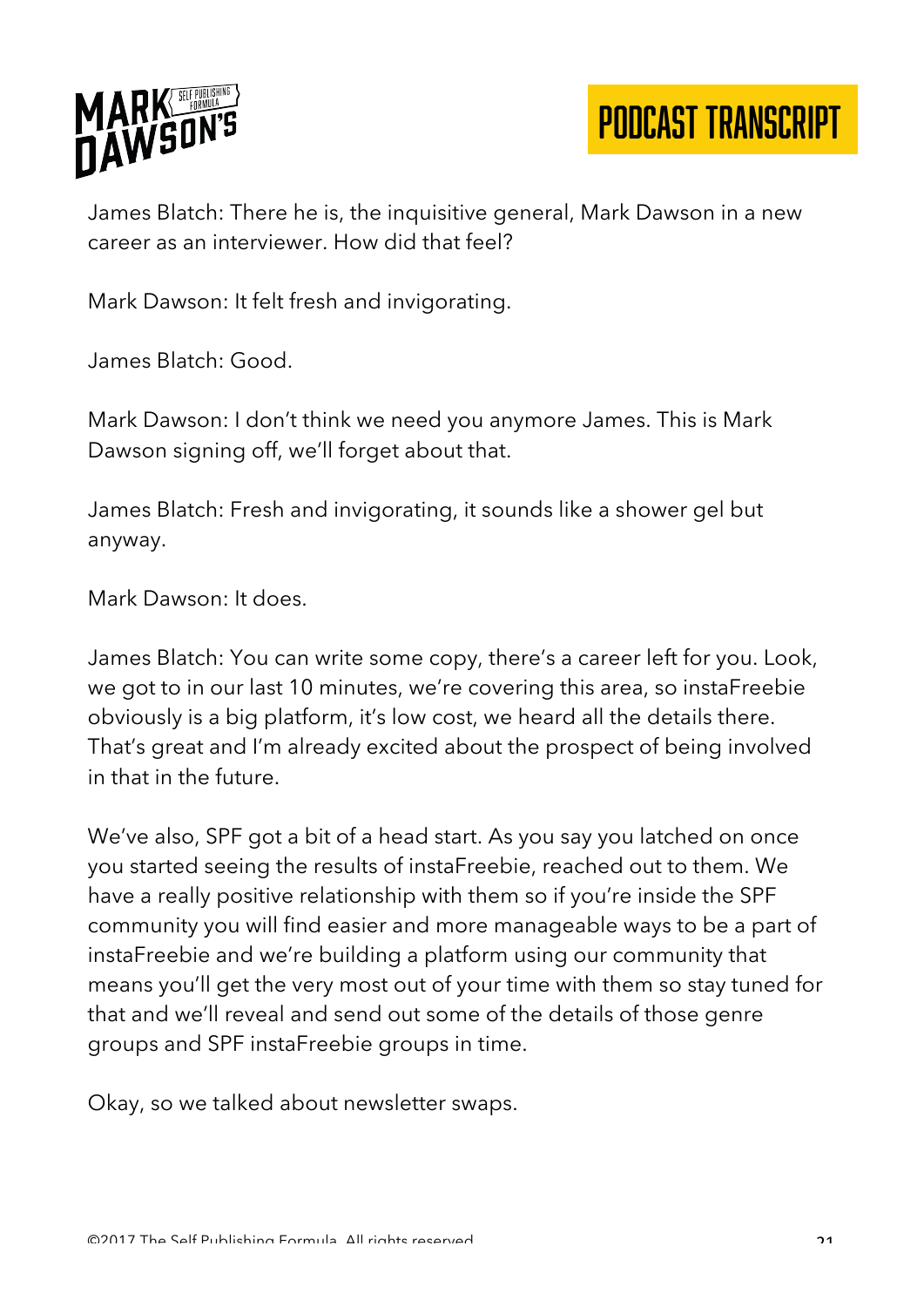

What else can people do in terms of getting their name out there and getting mailing lists without spending too much money, without going down the paid advertising roots?

Mark Dawson: It's all just going to be a question of keeping our eyes up for opportunities really because things will come along all the time. This isn't going to be something that everyone can do but I've had a few times, I mean some of it has come through from my survey results, one of the questions I ask is where did you hear about me, where did you join my list? I've had quite a few people who heard me on the radio doing interviews, I've had people reading articles I've done in the mainstream press. Other people there's a bit of crossing the streams here. People who came across me through SPF who then decided that they'd like to read my stuff and joined the list and are enjoying my fiction as well so that's very flattering. There's loads of ways that you can find people but the one thing that I want people to take away from this mini-series that we've done is just to be open to asking people to join and don't see it as imposing yourself on other people. See it as offering them a valuable opportunity.

You're giving them the chance to get a few hours of entertainment at no cost whatsoever so it's quite hard when you look at it that way, to see it as them doing you a favor. It's really the other way around. That's the way that you need to look at it and it will make it much easier to put those questions out there if you see it that way rather than in a negative fashion.

James Blatch: Yeah, and we talked in the first episode about some of the basic things you can do for completely free and I've been following some of those up, even after that first week, so going on to the forums that talk about vintage jets and cold war aircraft and picked up a couple of, for me, very valuable looking advanced readers. People who were there who flew the jet or maintained them in the 60s and are going to be able to pick up on the things that I got wrong in the book. That's going to be useful for me. At the same time of course hopefully recruiting some fans for my fiction in the future.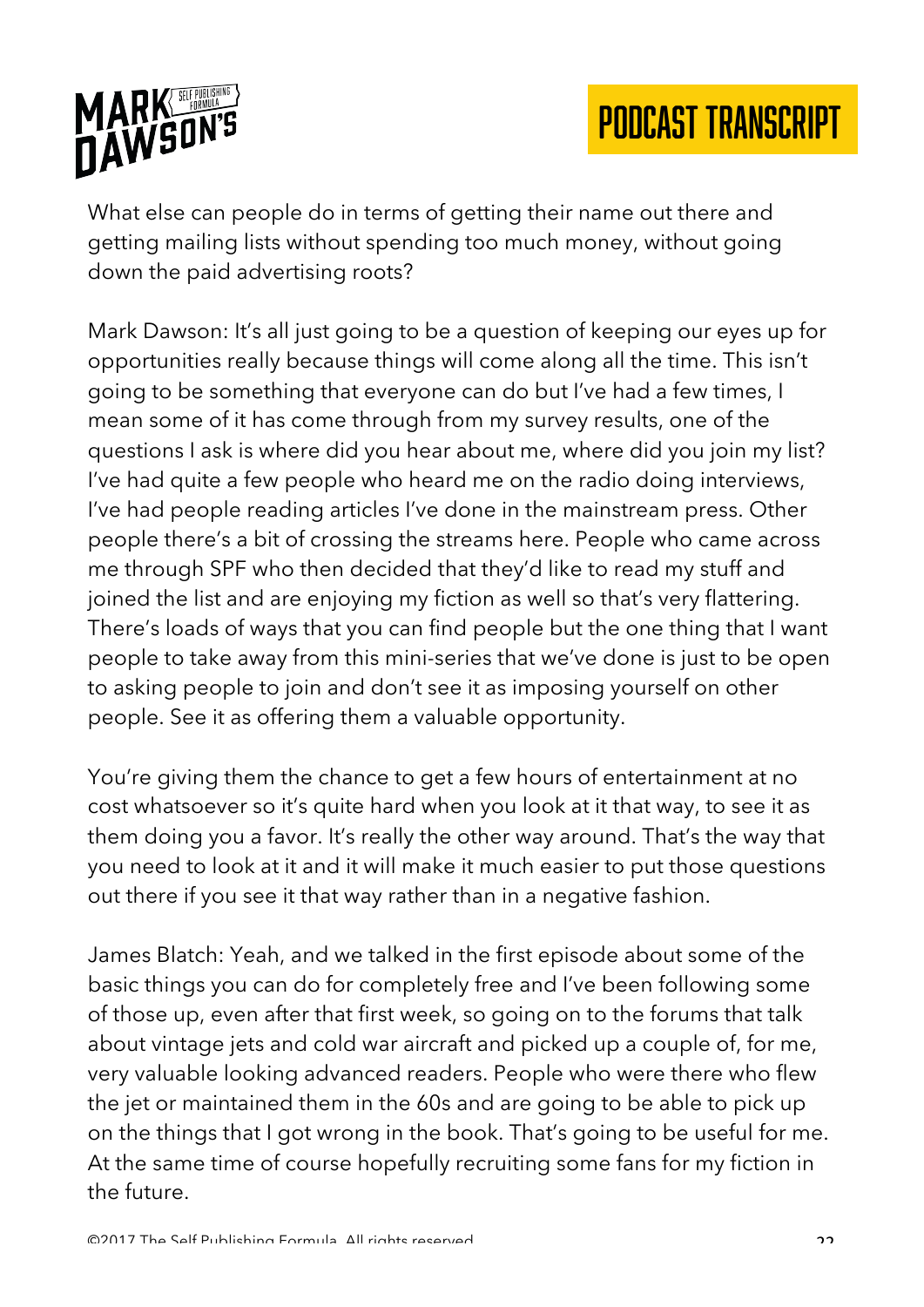



Good, okay, well look that's been our mini-course on mailing lists. We have really focused over these three episodes on the broad approaches for how you build up your mailing list. We can't underline how important it is to have a strong and healthy list, an active list.

There's lots of other aspects to this as hygiene of your list, a nice expression I know you use Mark, making sure your pruning it, you're making sure that the dead wood gets cleared out. But it's a lively and active list and not clogging up with people who aren't responding and there's a whole area of how often you should talk to your list, what sort of things you should say, how you should compartmentalize it which you can do under Mail Chimp or perhaps more easily under some of the other programs but we're going to save those for another day.

We do the odd webinar on these subjects but I hope people have enjoyed this. I certainly have from my point of view. I think it's been eye opening. We've seen the figures on our downloads have really spiked over these last couple of episodes, people have enjoyed hearing the nuts and bolts and practical advice on how to get their careers going in this area so that's a message to you and me, Mark, that people like this sort of thing.

That we need to work, it takes more effort from our point of view than just have somebody on an interview them and what's so long we put the effort in beforehand in planning the episodes but that's no bad thing. That's something you and I should be doing I think in the future. Certainly that video episode is coming up shortly so we'll do that.

Mark Dawson: Yup, absolutely. I hope people have enjoyed those. It's very nice to see people downloading in big numbers so we'll do more of this in the future.

James Blatch: Okay, now we may even be, we keep playing around with our format here. Basically the podcast comes out every week and you can hear it and if you go onto YouTube you can watch it. We are always working